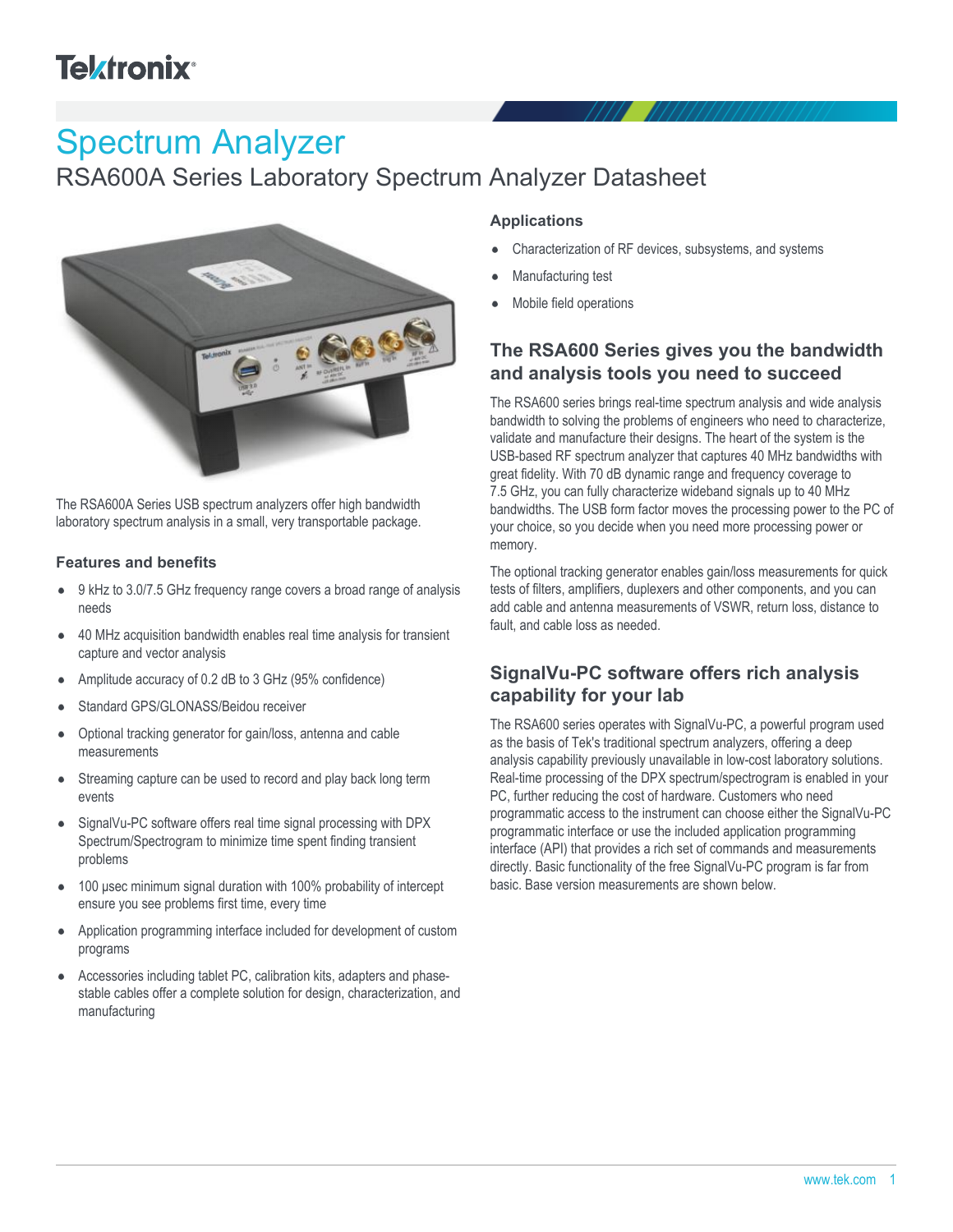#### **Measurements and functions included in SignalVu-PC base version**

| General signal analysis                                      | <b>Description</b>                                                                                                                                                          |  |  |
|--------------------------------------------------------------|-----------------------------------------------------------------------------------------------------------------------------------------------------------------------------|--|--|
| Spectrum analyzer                                            | Spans from 100 Hz to 7.5 GHz, 3 traces<br>+ math and spectrogram trace,<br>5 markers with power, relative power,<br>integrated power, power density and<br>dBc/Hz functions |  |  |
| DPX spectrum/spectrogram                                     | Real time display of spectrum with 100%<br>probability of intercept of 100 usec<br>signals in up to 40 MHz span                                                             |  |  |
| Amplitude, frequency, phase vs. time,<br>RF I and Q vs. time | Basic vector analysis functions                                                                                                                                             |  |  |
| Time overview/navigator                                      | Enables easy setting of acquisition and<br>analysis times for deep analysis in<br>multiple domains                                                                          |  |  |
| Spectrogram                                                  | Analyze and re-analyze your signal in 2-<br>D or 3-D waterfall display                                                                                                      |  |  |
| <b>AM/FM listening</b>                                       | Hear and record to file FM and AM<br>signals                                                                                                                                |  |  |
| Signal recording                                             | Record 40 MHz bandwidth for re-<br>analysis in all domains including real<br>time spectrum analysis (requires<br>application SV56 for Playback)                             |  |  |
| Analog modulation analysis                                   | <b>Description</b>                                                                                                                                                          |  |  |
| AM, FM, PM analysis                                          | Measures key AM, FM, PM parameters                                                                                                                                          |  |  |
| <b>RF</b> measurements                                       | <b>Description</b>                                                                                                                                                          |  |  |
| Spurious measurement                                         | User-defined limit lines and regions<br>provide automatic spectrum violation<br>testing across the entire range of the<br>instrument.                                       |  |  |
| Spectrum emission mask                                       | User-set or standards-specific masks.                                                                                                                                       |  |  |
| Occupied bandwidth                                           | Measures 99% power, -xdB down<br>points.                                                                                                                                    |  |  |
| Channel power and ACLR                                       | Variable channel and adjacent/alternate<br>channel parameters.                                                                                                              |  |  |
| <b>MCPR</b>                                                  | Sophisticated, flexible multi-channel<br>power measurements.                                                                                                                |  |  |
| <b>CCDF</b>                                                  | Complementary Cumulative Distribution<br>Function plots the statistical variations in<br>signal level.                                                                      |  |  |
| Signal strength with audio tone                              | Measures signal strength and displays a<br>spectrum and signal strength bar for<br>interference hunting and signal quality<br>evaluations.                                  |  |  |

# **The RSA600A combined with SignalVu-PC offers advanced measurements**

With 40 MHz of real-time bandwidth, the unique DPX spectrum/ spectrogram shows you every instance of an interfering or unknown signal, even down to 100 μs in duration. The following image shows a WLAN transmission (green and orange), and the narrow signals that repeat across the screen are a Bluetooth access probe. The spectrogram (upper part of the screen) clearly separates these signals in time to show any signal collisions.



Finding unexpected signals is easy with unattended mask monitoring. A mask can be created on the DPX spectrum display, and actions taken upon every violation, including stop, save a picture, save acquisition, or send an audible alert. In the illustration below, a mask violation has occurred in red on the mask, and a picture of the screen was saved as a result. Mask testing can be used for unattended monitoring and when playing back recorded signals, enabling testing for different violations on the same signals.

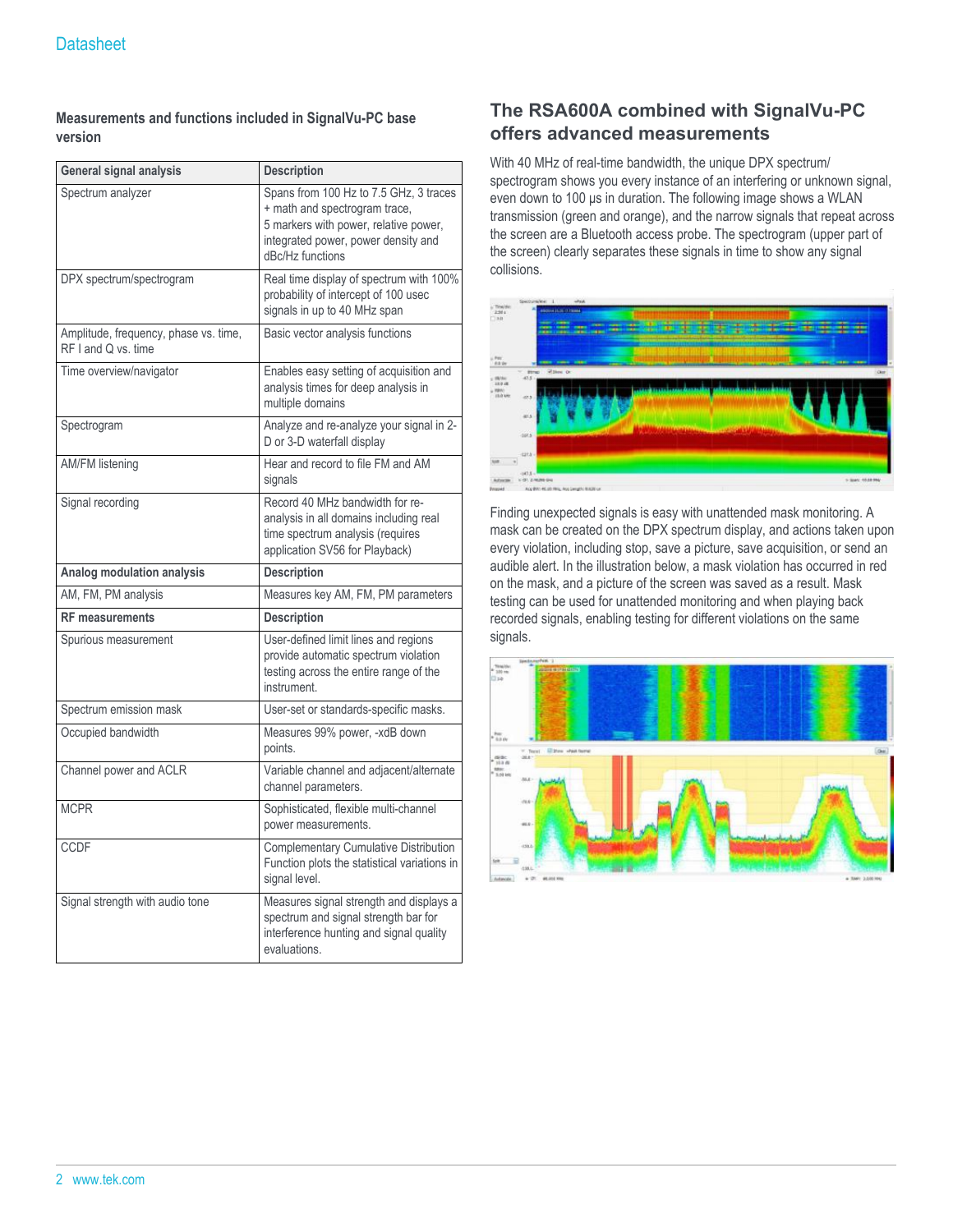The tracking generator (Option 04 on the RSA600) is controlled via SignalVu-PC. Here you can enter start-stop frequencies, set number of steps in the span, adjust reference level, and normalize the tracking generator with a calibrate function. A bandpass filter response from 800 MHz to 3 GHz is shown below.



# **SignalVu-PC application-specific licenses**

SignalVu-PC offers a wealth of application-oriented options including:

- General-purpose modulation analysis (27 modulation types including  $\bullet$ 16/32/64/256 QAM, QPSK, O-QPSK, GMSK, FSK, APSK)
- Buetooth® analysis of Low Energy, Basic Rate and Enhanced Data  $\bullet$ Rate
- P25 analysis of phase I and phase 2 signals
- WLAN analysis of 802.11a/b/g/j/p, 802.11n, 802.11ac
- LTE<sup>™</sup> FDD and TDD Base Station (eNB) Cell ID & RF measurements
- Mapping
- Pulse analysis
- AM/FM/PM/Direct Audio Measurement including SINAD, THD
- Playback of recorded files, including complete analysis in all domains
- Signal classification and survey

See the separate SignalVu-PC data sheet for complete details and ordering information. Selected applications are illustrated below.

#### **General purpose modulation analysis**

SignalVu-PC application SV21 bundles 27 different modulation types into a single analysis package and offers constellation displays, eye diagrams, symbol tables, trellis diagrams, modulation quality summaries and more. Symbol rates and filter types are adjustable and an internal equalizer is included for signal optimization. The illustration below is of a TETRAstandard signal modulated with pi/4DQPSK modulation at 18.0 ksymbols/ sec.



#### **Bluetooth**

With application SV27 you can perform Bluetooth SIG standard-based transmitter RF measurements in the time, frequency, and modulation domains. This application supports Basic Rate and Low Energy Transmitter measurements defined by Bluetooth SIG Test Specification RF.TS.4.1.1 for Basic Rate and RF-PHY.TS.4.1.1 for Bluetooth Low Energy. Application SV27 also automatically detects Enhanced Data Rate packets, demodulates them and provides symbol information. Data packet fields are color encoded in the Symbol table for clear identification. Pass/Fail results are provided with customizable limits and the Bluetooth presets make the different test set-ups push-button. The measurement below shows deviation vs. time, frequency offset and drift, and a measurement summary with pass/fail results.



#### **APCO 25**

SignalVu-PC application SV26 enables analysis of APCO P25 signals. The following image shows a Phase II HCPM signal being monitored for anomalies with the spectrogram while performing transmitter power, modulation, and frequency measurements to the TIA-102 standards specification.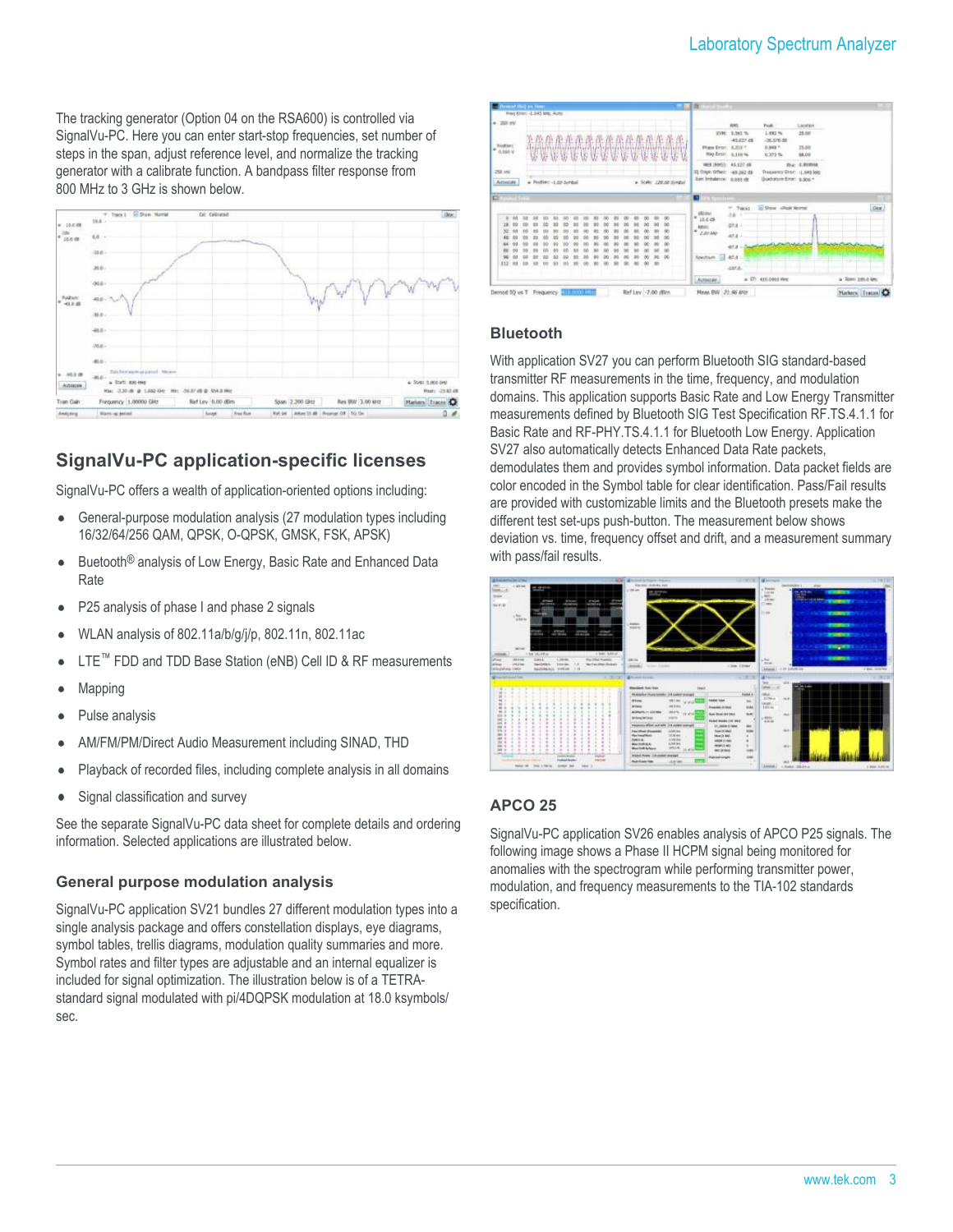

#### **LTE**

Application SV28 enables the following LTE base station transmitter measurements:

- Cell ID
- Channel power
- Occupied bandwidth
- Adjacent channel leakage ratio (ACLR)
- Spectrum emission mask (SEM)
- Transmitter off power for TDD  $\bullet$

The measurements follow the definition in 3GPP TS Version 12.5 and support all base station categories, including picocells and femtocells. Pass/Fail information is reported and all channel bandwidths are supported.

The Cell ID preset displays the Primary Synchronization Signal (PSS) and the Secondary Synchronization Signal (SSS) in a Constellation diagram. It also provides Frequency Error.

The illustration below shows spectral monitoring with the spectrogram display combined with a Cell ID/Constellation, Spectrum Emission Mask and ACLR measurements.



#### **WLAN 802.11a/b/g/j/p/n/ac**

With options SV23, 24 and 25, sophisticated WLAN measurements are easy. On the 802.11ac (20 MHz) signal shown, the spectrogram shows the initial pilot sequence followed by the main signal burst. The modulation is automatically detected as 64 QAM for the packet and displayed as a constellation. The data summary indicates an EVM of -37.02 dB RMS, and burst power is measured at -17.32 dBm. SignalVu-PC applications are available for 802.11a/b/j/g/p, 802.11n, and 802.11ac to 40 MHz bandwidth.



#### **Playback**

Application SV56, Playback of recorded signals, can reduce hours of watching and waiting for a spectral violation to minutes at your desk reviewing recorded data.

Recording length is limited only by storage media size, and recording is a basic feature included in SignalVu-PC. SignalVu-PC application SV56 (Playback) allows for complete analysis by all SignalVu-PC measurements, including DPX Spectrogram. Minimum signal duration specifications are maintained during playback. AM/FM audio demodulation can be performed. Variable span, resolution bandwidth, analysis length, and bandwidth are all available.

In the illustration below, the FM band is being replayed, with a mask applied to detect spectral violations, simultaneous with listening to the FM signal at the center frequency of 92.3 MHz.

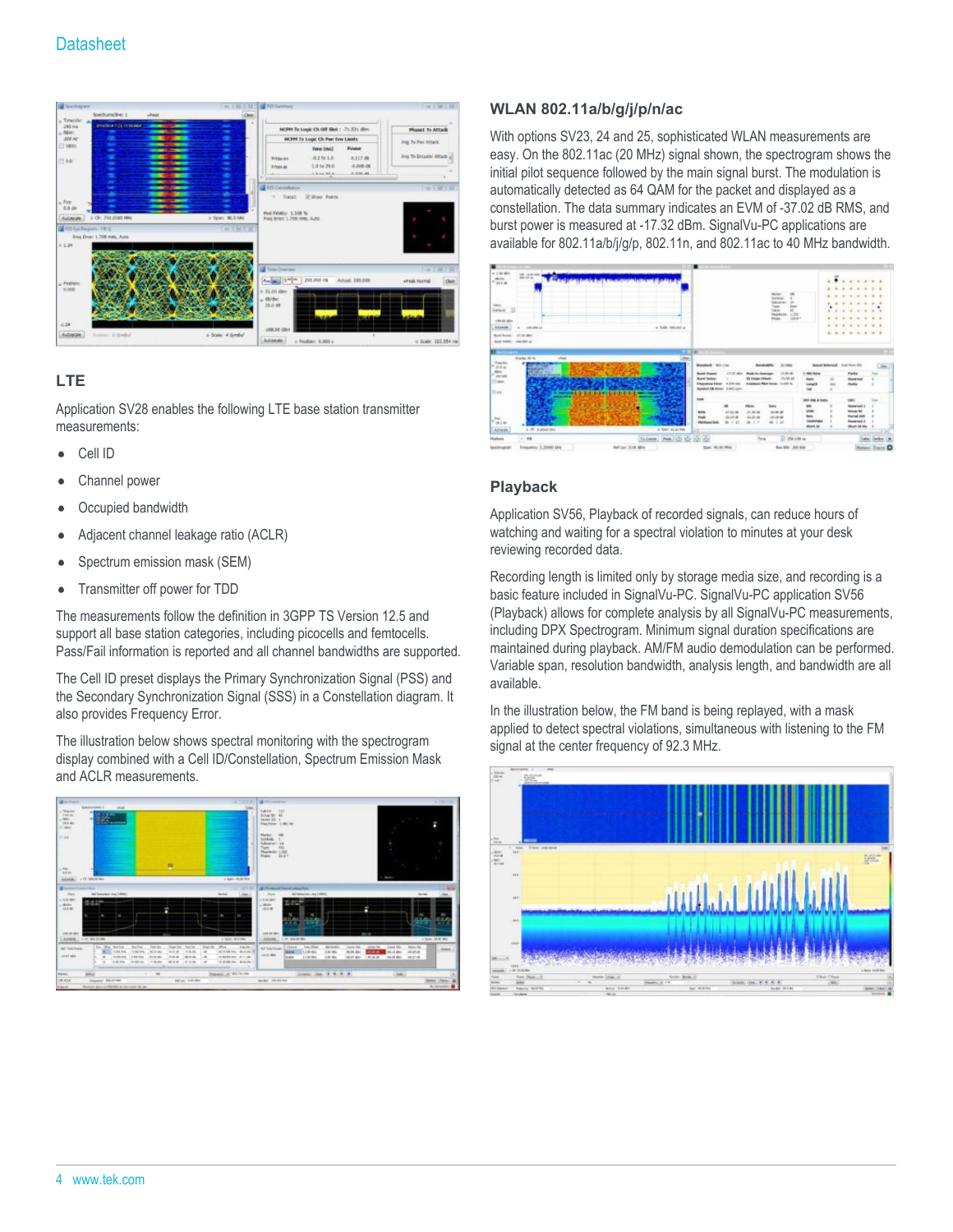# **Specifications**

All specifications are guaranteed unless noted otherwise. All specifications apply to all models unless noted otherwise.

#### **Frequency**

| <b>Frequency range</b>                                                          |                                                                                                                                                  |
|---------------------------------------------------------------------------------|--------------------------------------------------------------------------------------------------------------------------------------------------|
| <b>RSA603A</b>                                                                  | 9 kHz to 3 GHz                                                                                                                                   |
| <b>RSA607A</b>                                                                  | 9 kHz to 7.5 GHz                                                                                                                                 |
| Frequency marker readout                                                        | $\pm$ (RE × MF + 0.001 × Span) Hz                                                                                                                |
| accuracy                                                                        | RE: Reference Frequency Error                                                                                                                    |
|                                                                                 | MF: Marker Frequency [Hz]                                                                                                                        |
| Reference frequency accuracy                                                    |                                                                                                                                                  |
| Initial accuracy at Cal (30 min<br>warm-up)                                     | $±1 \times 10^{-6}$                                                                                                                              |
| First year aging, typical                                                       | $±1 \times 10^{-6}$ (1 year)                                                                                                                     |
| <b>Cumulative error (Initial</b><br>accuracy + temperature +<br>aging), typical | $3 \times 10^{-6}$ (1 year)                                                                                                                      |
| Temperature drift                                                               | $\pm 0.9 \times 10^{-6}$ (-10 to 60 °C)                                                                                                          |
| <b>External reference input</b>                                                 | BNC connector, 50 $\Omega$ nominal                                                                                                               |
| <b>External reference input</b><br>frequency                                    | Every 1 MHz from 1 to 20 MHz plus the following: 1.2288 MHz, 2.048 MHz, 2.4576 MHz, 4.8 MHz, 4.9152 MHz, 9.8304 MHz,<br>13 MHz, and 19.6608 MHz. |
|                                                                                 | The spurious level on the input signal must be less than -80 dBc within 100 kHz offset to avoid on-screen spurious.                              |
| External reference input range                                                  | $± 5$ ppm                                                                                                                                        |
| External reference input level                                                  | $-10$ to $+10$ dBm                                                                                                                               |

## **RF input**

| <b>RF</b> input              |                                                          |
|------------------------------|----------------------------------------------------------|
| <b>RF Input Impedance</b>    | 50 $\Omega$                                              |
| RF VSWR (RF Attn = $20$ dB), | $<$ 1.2 (10 MHz to 3 GHz)                                |
| typical                      | $<$ 1.5 ( $>$ 3 GHz to 7.5 GHz)                          |
| RF VSWR preamp ON, typical   | < 1.5 (10 MHz to 6 GHz, RF ATT=10 dB, preamp on)         |
|                              | $<$ 1.7 ( $>$ 6 GHz to 7.5 GHz, RF ATT=10 dB, preamp on) |
|                              |                                                          |

#### **Maximum RF input level**

| Maximum DC voltage       | $±40$ V (RF input)                                            |
|--------------------------|---------------------------------------------------------------|
| Maximum safe input power | $+33$ dBm (RF input, 10 MHz to 7.5 GHz, RF Attn $\geq 20$ dB) |
|                          | $+13$ dBm (RF input, 9 kHz to 10 MHz)                         |
|                          | $+20$ dBm (RF input, RF Attn < 20 dB)                         |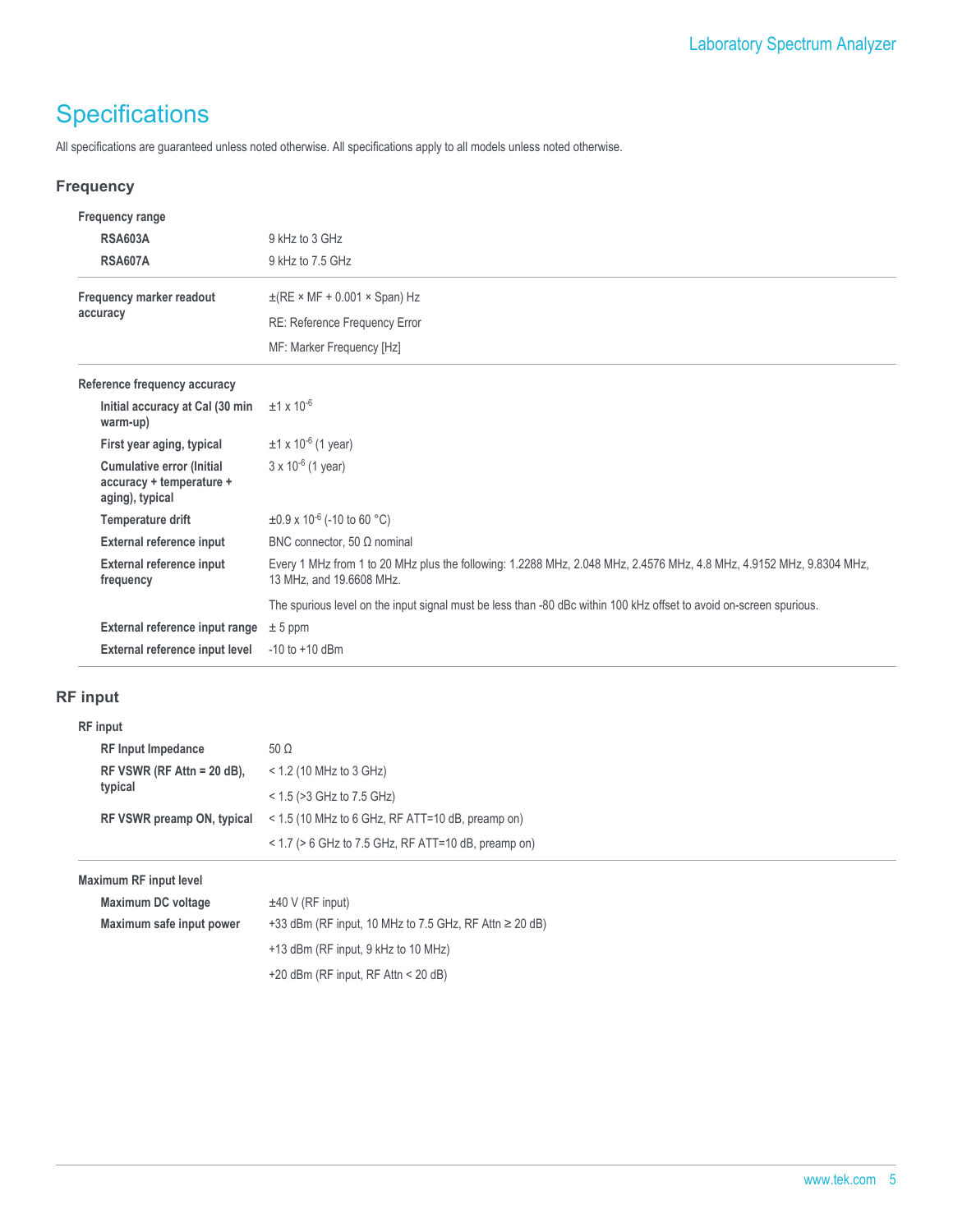#### **RF input**

| Input RF attenuator      | $0$ dB to 51 dB $(1$ dB step)                                 |
|--------------------------|---------------------------------------------------------------|
| power                    | +20 dBm (RF input, <10 MHz, RF ATT Auto)                      |
| Maximum measurable input | $+30$ dBm (RF input, $\geq 10$ MHz to Fmax, RF ATT Auto)      |
| (Preamp On)              | $+13$ dBm (RF input, 9 kHz to 10 MHz)                         |
| Maximum safe input power | $+33$ dBm (RF input, 10 MHz to 7.5 GHz, RF Attn $\geq 20$ dB) |

#### **Amplitude and RF**

#### **Amplitude and RF flatness**

**Reference level setting range** -170 dBm to +40 dBm, 0.1 dB step, (Standard RF input)

|                                                                        |                                                                                                     |                      |                                                                                                                                  |                                |                                           | Amplitude accuracy at all center frequencies |                         |                                                                                                                                  |
|------------------------------------------------------------------------|-----------------------------------------------------------------------------------------------------|----------------------|----------------------------------------------------------------------------------------------------------------------------------|--------------------------------|-------------------------------------------|----------------------------------------------|-------------------------|----------------------------------------------------------------------------------------------------------------------------------|
|                                                                        |                                                                                                     | 18 °C to 28 °C       |                                                                                                                                  |                                | confidence                                | 18 °C to 28 °C, typical-95%                  |                         | -10 $^{\circ}$ C to 55 $^{\circ}$ C, typical                                                                                     |
|                                                                        | $9$ kHz $\leq 3.0$ GHz                                                                              | $±0.8$ dB            |                                                                                                                                  |                                | $±0.2$ dB                                 |                                              | $±1.0$ dB               |                                                                                                                                  |
|                                                                        | > 3 to 7.5 GHz                                                                                      | $±1.5$ dB            |                                                                                                                                  |                                | $±0.6$ dB                                 |                                              | $±2.0$ dB               |                                                                                                                                  |
| <b>Amplitude Accuracy at All</b><br><b>Center Frequencies - Preamp</b> | Center frequency range                                                                              |                      | 18 °C to 28 °C                                                                                                                   |                                | 18 °C to 28 °C, typical-95%<br>confidence |                                              | 18 °C to 28 °C, typical |                                                                                                                                  |
| ON (18 ℃ to 28 ℃, 10 dB RF<br>Attenuator)                              | 100 kHz to ≤3.0 GHz                                                                                 | $±1.0$ dB            |                                                                                                                                  |                                | $±0.5$ dB                                 |                                              | $±1.0$ dB               |                                                                                                                                  |
|                                                                        | > 3 to 7.5 GHz                                                                                      | $±1.75$ dB           |                                                                                                                                  |                                | $±0.75$ dB                                |                                              | $±3.0$ dB               |                                                                                                                                  |
| Preamp gain                                                            | 27 dB at 2 GHz                                                                                      |                      |                                                                                                                                  |                                |                                           |                                              |                         |                                                                                                                                  |
|                                                                        | 21 dB at 6 GHz (RSA607A)                                                                            |                      |                                                                                                                                  |                                |                                           |                                              |                         |                                                                                                                                  |
| Channel response (amplitude and<br>phase deviation), typical           | $10dB$ .                                                                                            |                      |                                                                                                                                  |                                |                                           |                                              |                         | For these specifications, use a flat top window for maximum CW amplitude verification accuracy with the RF attenuator setting at |
|                                                                        | Characteristic                                                                                      |                      |                                                                                                                                  | <b>Description</b>             |                                           |                                              |                         |                                                                                                                                  |
|                                                                        | Measurement center<br>frequency                                                                     | Span                 |                                                                                                                                  | Amplitude flatness,<br>typical |                                           | Amplitude flatness,<br>RMS, typical          |                         | Phase linearity, RMS,<br>typical                                                                                                 |
|                                                                        | 9 kHz to 40 MHz                                                                                     | ≤40 MHz <sup>1</sup> |                                                                                                                                  | $±1.0$ dB                      |                                           | $0.60$ dB                                    |                         |                                                                                                                                  |
|                                                                        | >40 MHz to 4.0 GHz                                                                                  | $\leq$ 20 MHz        |                                                                                                                                  | $±0.10$ dB                     |                                           | $0.08$ dB                                    |                         | $0.3^\circ$                                                                                                                      |
|                                                                        | >4 GHz to 7.5 GHz                                                                                   | $\leq$ 20 MHz        |                                                                                                                                  | $\pm 0.35$ dB                  |                                           | 0.20dB                                       |                         | $0.7^\circ$                                                                                                                      |
|                                                                        | >40 MHz to 4 GHz                                                                                    | $\leq 40$ MHz        |                                                                                                                                  | $±0.15$ dB                     |                                           | $0.08$ dB                                    |                         | $0.6^\circ$                                                                                                                      |
|                                                                        | >4 GHz to 7.5 GHz                                                                                   | $\leq 40$ MHz        |                                                                                                                                  | $±0.40$ dB                     |                                           | 0.20dB                                       |                         | $1.0^\circ$                                                                                                                      |
| <b>Channel response (Amplitude</b><br>flatness)                        | 10 dB. The specifications are valid for the test center frequencies listed at the end of the table. |                      |                                                                                                                                  |                                |                                           |                                              |                         | For these specifications, use a flat top window for maximum CW amplitude verification accuracy with the RF attenuator setting at |
|                                                                        | Characteristic<br><b>Description</b>                                                                |                      |                                                                                                                                  |                                |                                           |                                              |                         |                                                                                                                                  |
|                                                                        | Amplitude flatness                                                                                  |                      |                                                                                                                                  |                                |                                           |                                              |                         |                                                                                                                                  |
|                                                                        | Span                                                                                                |                      |                                                                                                                                  |                                |                                           |                                              |                         |                                                                                                                                  |
|                                                                        | $\leq$ 20 MHz                                                                                       |                      | $±0.5$ dB                                                                                                                        |                                |                                           |                                              |                         |                                                                                                                                  |
|                                                                        | $\leq 40$ MHz                                                                                       |                      |                                                                                                                                  | $\pm 0.5$ dB                   |                                           |                                              |                         |                                                                                                                                  |
|                                                                        | Test center frequencies (in MHz)                                                                    |                      | 21, 30, 500, 1000, 1500, 2000, 2500, 3000, 3500, 3950, 4050, 4500, 4850, 4950,<br>5500, 5750, 5850, 6200, 6650, 6750, 7000, 7450 |                                |                                           |                                              |                         |                                                                                                                                  |

 $\lfloor$ 

<sup>1</sup> Span extents cannot exceed lower frequency limit of the instrument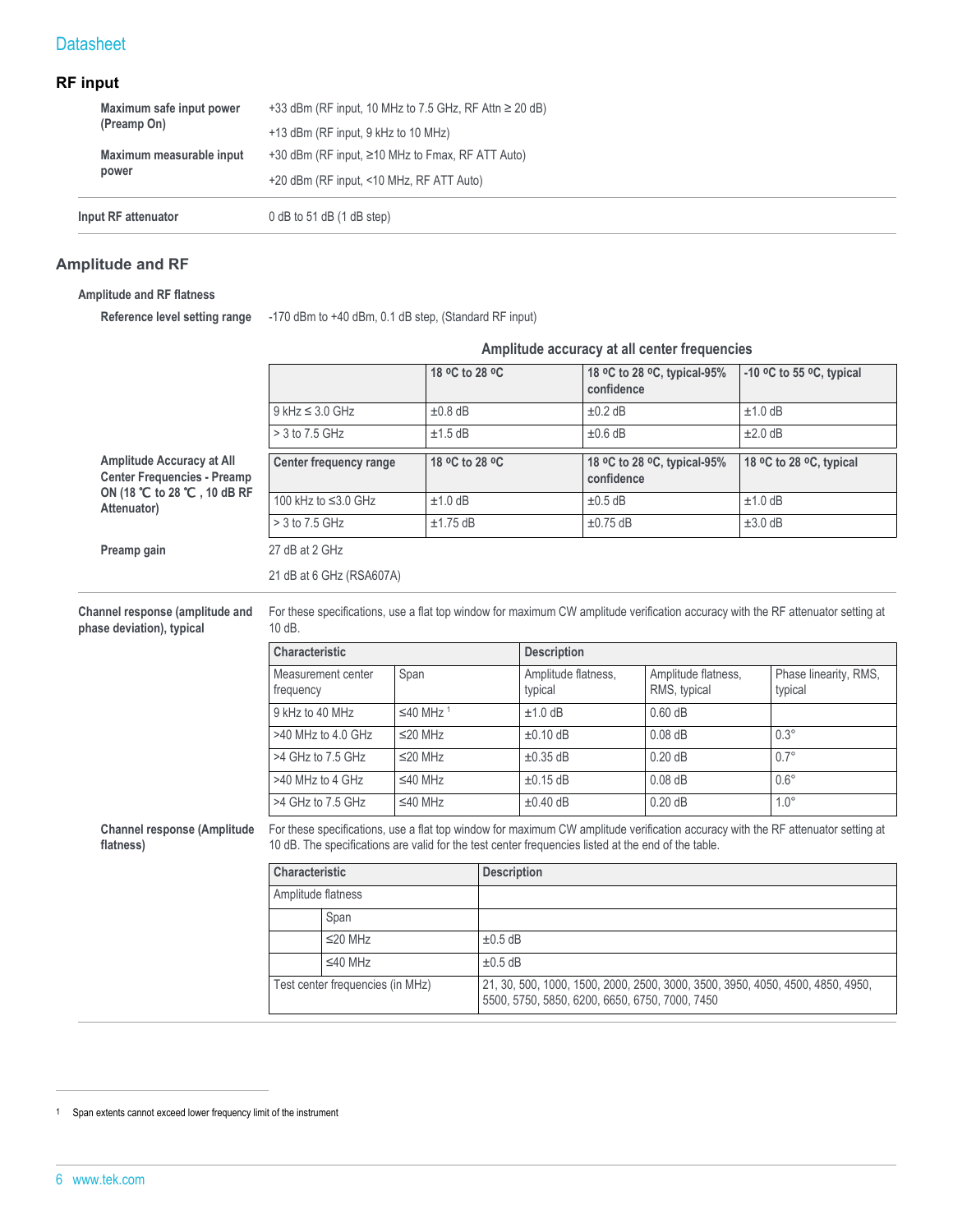# **Trigger**

| Trigger/Sync input, typical                | Voltage range: TTL, 0.0 V to 5.0 V                                                                     |
|--------------------------------------------|--------------------------------------------------------------------------------------------------------|
|                                            | Trigger level (Schmitt trigger):                                                                       |
|                                            | Positive-going threshold voltage: 1.6 V min, 2.1 V max                                                 |
|                                            | Negative-going threshold voltage: 1.0 V min., 1.35 V max                                               |
|                                            | Impedance: 10 k ohms with schottky clamps to 0 V, $+3.4$ V                                             |
| <b>External trigger timing uncertainty</b> | $>$ 20 MHz to 40 MHz acquisition bandwidth: $\pm$ 250 ns                                               |
|                                            | Uncertainty increases as acquisition bandwidth is decreased.                                           |
|                                            |                                                                                                        |
| Power trigger                              |                                                                                                        |
| Power trigger, typical                     | Range: 0 dB to -50 dB from reference level, for trigger levels > 30 dB above the noise floor.          |
|                                            | Type: Rising or falling edge                                                                           |
|                                            | Trigger re-arm time: $\leq$ 100 µsec                                                                   |
| Power trigger position timing              | $>$ 20 MHz to 40 MHz acquisition bandwidth: $\pm$ 250 ns                                               |
| uncertainty                                | Uncertainty increases as acquisition bandwidth is decreased.                                           |
| Power trigger level accuracy               | $\pm$ 1.5 dB for CW signal at tuned center frequency for trigger levels > 30 dB above the noise floor. |

#### **Noise and distortion**

All noise and distortion measurements are made with the Preamp off, except where noted.

| 3rd Order IM intercept (TOI)  | +12 dBm at 2.130 GHz                                                                                         |
|-------------------------------|--------------------------------------------------------------------------------------------------------------|
| 3rd Order IM intercept (TOI), |                                                                                                              |
| Preamp off, typical           | $+10$ dBm (9 kHz to 25 MHz)                                                                                  |
|                               | $+15$ dBm (25 MHz to 3 GHz)                                                                                  |
|                               | +15 dBm (3 GHz to 4 GHz, RSA607A)                                                                            |
|                               | +8 dBm (4 GHz to 6 GHz, RSA607A)                                                                             |
|                               | +10 dBm (6 GHz to 7.5 GHz, RSA607A)                                                                          |
| Preamp on, typical            | $-20$ dBm (9 kHz to 25 MHz)                                                                                  |
|                               | $-15$ dBm (25 MHz to 3 GHz)                                                                                  |
|                               | $-15$ dBm (3 GHz to 4 GHz)                                                                                   |
|                               | $-20$ dBm (4 GHz to 6 GHz, RSA607A)                                                                          |
|                               | -20 dBm (6 GHz to 7.5 GHz, RSA607A)                                                                          |
| 3rd Order Inter-modulation    | -74 dBc at 2.130 GHz                                                                                         |
| distortion                    | Each signal level -25 dBm at the RF input. 2 MHz tone separation. Attenuator = 0, Reference level = -20 dBm. |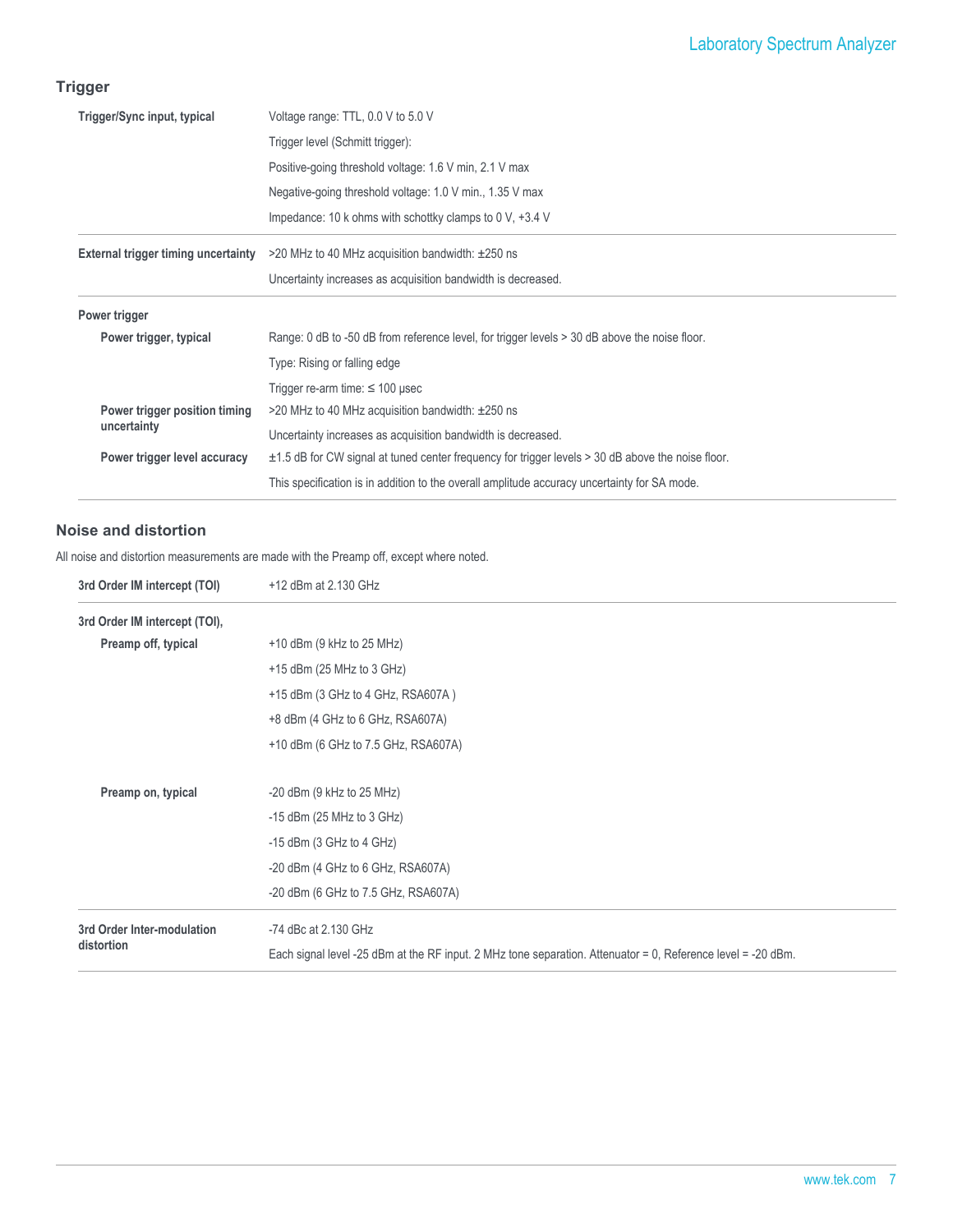#### **Noise and distortion**

| 3rd Order inter-modulation<br>distortion              |                                                     |               |                                                                                                              |                     |  |  |
|-------------------------------------------------------|-----------------------------------------------------|---------------|--------------------------------------------------------------------------------------------------------------|---------------------|--|--|
| Preamp off, typical                                   | $<$ -70 dBc (10 kHz to 25 MHz)                      |               |                                                                                                              |                     |  |  |
|                                                       | $<$ -80 dBc (25 MHz to 3 GHz)                       |               |                                                                                                              |                     |  |  |
|                                                       | $<$ -80 dBc (3 GHz to 4 GHz)                        |               |                                                                                                              |                     |  |  |
|                                                       | $<$ -70 dBc (4 GHz to 6 GHz, RSA607A)               |               |                                                                                                              |                     |  |  |
|                                                       | <- 70 dBc (6 GHz to 7.5 GHz, RSA607A)               |               |                                                                                                              |                     |  |  |
|                                                       |                                                     |               | Each signal level -25 dBm at the RF input. 2 MHz tone separation. Attenuator = 0, Reference level = -20 dBm. |                     |  |  |
| Preamp on, typical                                    | <- 70 dBc (9 kHz to 25 MHz)                         |               |                                                                                                              |                     |  |  |
|                                                       | $<$ -80 dBc (25 MHz to 3 GHz)                       |               |                                                                                                              |                     |  |  |
|                                                       | $\le$ -80 dBc (3 GHz to 4 GHz)                      |               |                                                                                                              |                     |  |  |
|                                                       | $<$ -70 dBc (4 GHz to 6 GHz, RSA607A)               |               |                                                                                                              |                     |  |  |
|                                                       | $<$ -70 dBc (6 GHz to 7.5 GHz, RSA607A)             |               |                                                                                                              |                     |  |  |
|                                                       |                                                     |               | Each signal level -55 dBm at the RF input. 2 MHz tone separation. Attenuator = 0, Reference level = -50 dBm. |                     |  |  |
| 2nd Harmonic distortion, typical                      |                                                     |               |                                                                                                              |                     |  |  |
| 2nd Harmonic distortion                               | $<$ -75 dBc (40 MHz to 1.5 GHz)                     |               |                                                                                                              |                     |  |  |
|                                                       | <- 75 dBc (1.5 GHz to 3.75 GHz, RSA607A)            |               |                                                                                                              |                     |  |  |
| 2nd Harmonic distortion,<br>Preamp on                 | <- 60 dBc, 40 MHz to 3.75 GHz, input frequency      |               |                                                                                                              |                     |  |  |
| 2nd Harmonic distortion intercept                     | +35 dBm, 40 MHz to 1.5 GHz, input frequency         |               |                                                                                                              |                     |  |  |
| (SHI)                                                 | +35 dBm, 1.5 GHz to 3.75 GHz, input frequency       |               |                                                                                                              |                     |  |  |
| 2nd Harmonic distortion intercept<br>(SHI), Preamp on | +15 dBm, 40 MHz to 3.75 GHz, input frequency        |               |                                                                                                              |                     |  |  |
| Displayed average noise level<br>(DANL)               | (Normalized to 1 Hz RBW, with log-average detector) |               |                                                                                                              |                     |  |  |
|                                                       | <b>Frequency range</b>                              | Preamp on     | Preamp on, typical                                                                                           | Preamp off, typical |  |  |
|                                                       | 500 kHz to 1 MHz                                    | $-138$ dBm/Hz | $-145$ dBm/Hz                                                                                                | $-130$ dBm/Hz       |  |  |
|                                                       | 1 MHz to 25 MHz                                     | $-153$ dBm/Hz | $-158$ dBm/Hz                                                                                                | $-130$ dBm/Hz       |  |  |
|                                                       | >25 MHz to 2 GHz                                    | $-159$ dBm/Hz | $-162$ dBm/Hz                                                                                                | $-141$ dBm/Hz       |  |  |
|                                                       | >2 GHz to 3 GHz                                     | $-155$ dBm/Hz | $-162$ dBm/Hz                                                                                                | $-138$ dBm/Hz       |  |  |
|                                                       | >3 GHz to 4.2 GHz, RSA607A                          | $-152$ dBm/Hz | $-156$ dBm/Hz                                                                                                | $-138$ dBm/Hz       |  |  |
|                                                       | >4.2 GHz to 6 GHz, RSA607A                          | $-159$ dBm/Hz | $-162$ dBm/Hz                                                                                                | $-147$ dBm/Hz       |  |  |
|                                                       | >6 GHz to 7.5 GHz, RSA607A                          | $-155$ dBm/Hz | -158 dBm/Hz                                                                                                  | $-145$ dBm/Hz       |  |  |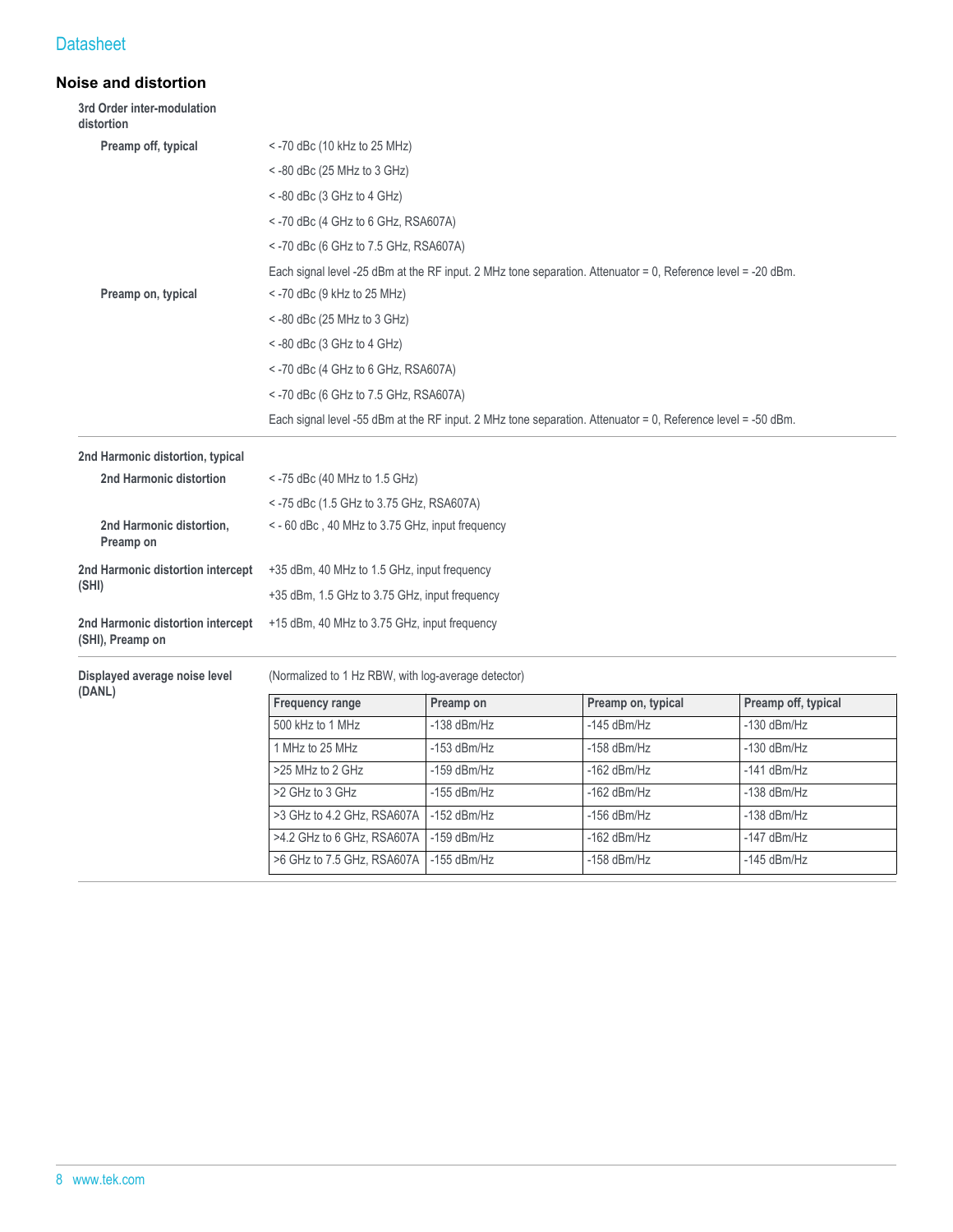#### **Phase noise**

| Phase noise                                   | <b>Offset</b>                                                                                    | 1 GHz CF                              | 1 GHz CF (typical) | 2 GHz CF (typical)                | 6 GHz CF,<br>(RSA607A)<br>(typical) | 10 MHz (typical) |  |  |
|-----------------------------------------------|--------------------------------------------------------------------------------------------------|---------------------------------------|--------------------|-----------------------------------|-------------------------------------|------------------|--|--|
|                                               | 10 kHz                                                                                           | -94 dBc/Hz                            | -97 dBc/Hz         | -96 dBc/Hz                        | -94 dBc/Hz                          | $-120$ dBc/Hz    |  |  |
|                                               | 100 kHz                                                                                          | -94 dBc/Hz                            | -98 dBc/Hz         | -97 dBc/Hz                        | -96 dBc/Hz                          | $-124$ dBc/Hz    |  |  |
|                                               | 1 MHz                                                                                            | $-116$ dBc/Hz                         | $-121$ dBc/Hz      | $-120$ dBc/Hz                     | $-120$ dBc/Hz                       | $-124$ dBc/Hz    |  |  |
| Integrated Phase (RMS), typical               | 7.45 x 10 <sup>-3</sup> radians @ 1 GHz                                                          |                                       |                    |                                   |                                     |                  |  |  |
|                                               | 8.24 x 10 <sup>-3</sup> radians @ 2 GHz                                                          |                                       |                    |                                   |                                     |                  |  |  |
|                                               | 9.34 x 10-3 radians @ 6 GHz                                                                      |                                       |                    |                                   |                                     |                  |  |  |
|                                               | Integrated from 10 kHz to 10 MHz                                                                 |                                       |                    |                                   |                                     |                  |  |  |
| <b>Spurious response</b>                      |                                                                                                  |                                       |                    |                                   |                                     |                  |  |  |
| Residual spurious response                    |                                                                                                  | <-75 dBm (500 kHz to 60 MHz), typical |                    |                                   |                                     |                  |  |  |
| (Reference = 30 dBm, RBW =<br>$1$ kHz)        |                                                                                                  | <-85 dBm (>60 MHz to 80 MHz), typical |                    |                                   |                                     |                  |  |  |
|                                               |                                                                                                  | <-100 dBm (>80 MHz to 7.5 GHz)        |                    |                                   |                                     |                  |  |  |
| Spurious response with Signal                 | <-65 dBc (10 kHz to < 3 GHz, Ref= -30 dBm, Atten = 10 dB, RF input Level = -30 dBm, RBW = 10 Hz) |                                       |                    |                                   |                                     |                  |  |  |
| (Image suppression)                           | <-65 dBc (3 GHz to 7.5 GHz, Ref= -30dBm, Atten = 10 dB, RF input Level = -30 dBm, RBW = 10 Hz)   |                                       |                    |                                   |                                     |                  |  |  |
| Spurious response with signal at<br>СF        | Offset $\geq 1$ MHz                                                                              |                                       |                    |                                   |                                     |                  |  |  |
|                                               | Frequency                                                                                        |                                       |                    | Span ≤40 MHz, swept spans >40 MHz |                                     |                  |  |  |
|                                               |                                                                                                  |                                       |                    |                                   | <b>Typical</b>                      |                  |  |  |
|                                               | 1 MHz - 100 MHz                                                                                  |                                       |                    |                                   | $-75$ dBc                           |                  |  |  |
|                                               | 100 MHz - 3 GHz                                                                                  |                                       |                    | $-72$ dBc                         | $-75$ dBc                           |                  |  |  |
|                                               | 3 GHz - 7.5 GHz (RSA607A)<br>$-72$ dBc<br>$-75$ dBc                                              |                                       |                    |                                   |                                     |                  |  |  |
| Spurious response with signal at<br><b>CF</b> |                                                                                                  | 150 kHz ≤ offset <1 MHz, Span=1 MHz   |                    |                                   |                                     |                  |  |  |
|                                               | Frequency                                                                                        |                                       |                    | <b>Typical</b>                    |                                     |                  |  |  |
|                                               | 1 MHz - 100 MHz                                                                                  |                                       |                    | $-70$ dBc                         |                                     |                  |  |  |
|                                               | 100 MHz - 3 GHz<br>$-70$ dBc                                                                     |                                       |                    |                                   |                                     |                  |  |  |
|                                               | 3 GHz - 7.5 GHz (RSA607A)                                                                        |                                       | $-70$ dBc $^2$     |                                   |                                     |                  |  |  |
| Spurious response with signal at              | Frequency                                                                                        |                                       |                    | Span ≤40 MHz, swept spans >40 MHz |                                     |                  |  |  |
| other than CF, typical                        | 1 MHz - 25 MHz (LF Band)                                                                         |                                       |                    | $-73$ dBc                         |                                     |                  |  |  |
|                                               | $25 MHz - 3 GHz$                                                                                 |                                       |                    | $-73$ dBc                         |                                     |                  |  |  |
|                                               | 3 GHz - 7.5 GHz (RSA607A)                                                                        |                                       |                    | $-73$ dBc                         |                                     |                  |  |  |

<sup>2</sup> Power supply sidebands, 620-660 kHz: -67 dBc, typical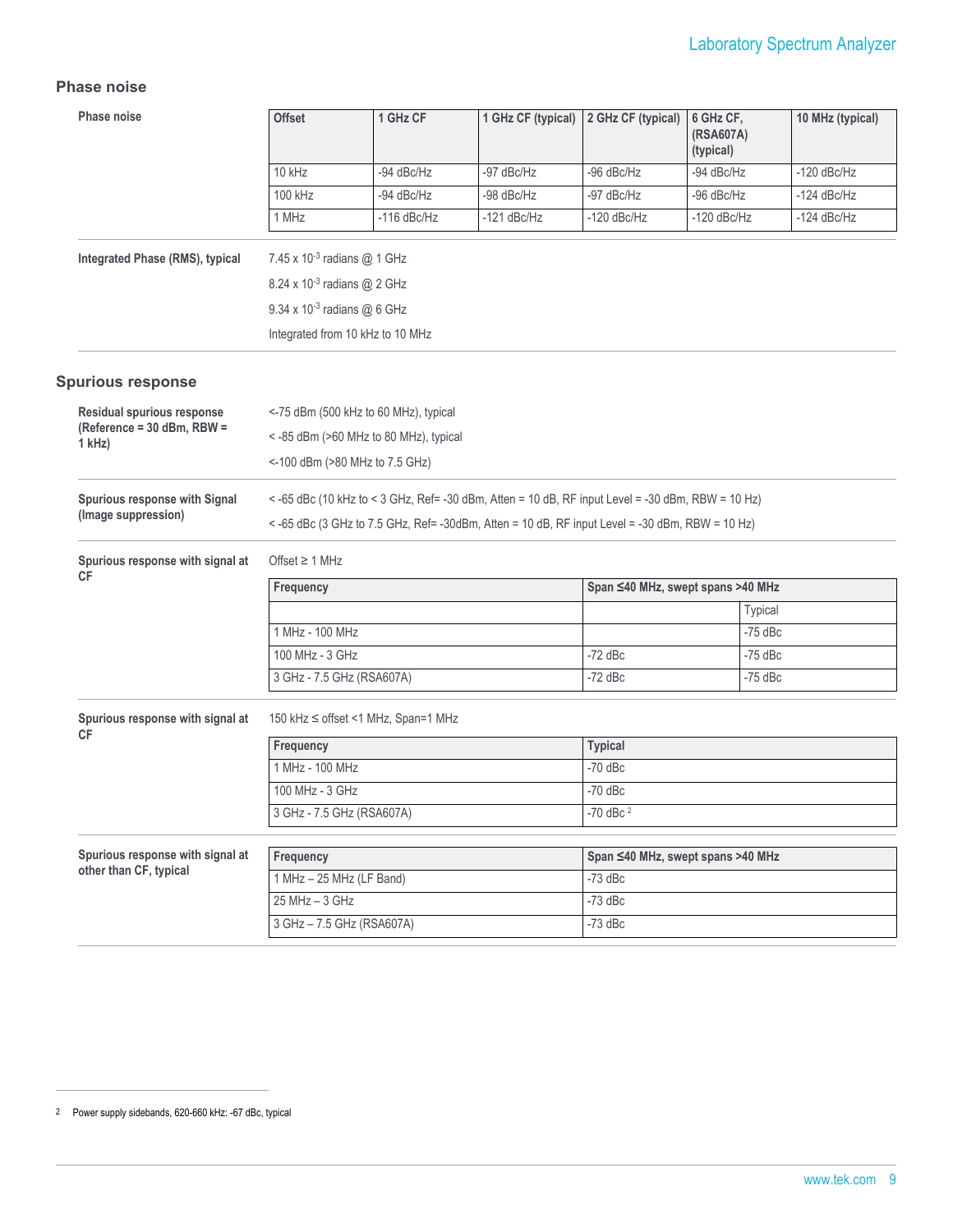# **Spurious response**

| Spurious response with signal at<br>half-IF $3$ |                                                                                            |
|-------------------------------------------------|--------------------------------------------------------------------------------------------|
| <b>RSA603A, RSA607A</b>                         | < -60 dBc, (CF: 30 MHz to 3 GHz, Ref = -30 dBm, Atten = 10 dB, RBW = 10 Hz, Span = 10 kHz) |
|                                                 | Signal frequency = $2310$ MHz, RF input level = $-30$ dBm                                  |
| <b>RSA607A</b>                                  | <-60 dBc, (CF 3 G Hz to 7.5 GHz, Ref= -30 dBm, Atten = 10 dB, RBW=10 Hz, Span=10 kHz)      |
|                                                 | $RF$ input Level = -30 dBm                                                                 |
| Local oscillator feed-through to                | $\le$ -70 dBm, preamp off.                                                                 |
| input connector, typical                        | < -90 dBm, preamp on.                                                                      |
|                                                 | Attenuator = $10 dB$ .                                                                     |

# **Acquisition**

| IF bandwidth                         | 40 MHz.                           |
|--------------------------------------|-----------------------------------|
| A/D converter                        | 14 bits, 112 Ms/s.                |
| <b>Real-Time IF Acquisition Data</b> | 112 Ms/s, 16-bit integer samples. |

#### **GPS location**

| Format                                                                                                               | GPS/GLONASS/BeiDou                                   |  |  |
|----------------------------------------------------------------------------------------------------------------------|------------------------------------------------------|--|--|
| GPS antenna power                                                                                                    | 3 V, 100 mA maximum                                  |  |  |
| Lock time ranges from 2 sec (hot) to 46 sec (cold start). -130 dBm input signal power.<br>Time to first fix, maximum |                                                      |  |  |
| Horizontal position accuracy                                                                                         | GPS: 2.6 m                                           |  |  |
|                                                                                                                      | Glonass: 2.6 m                                       |  |  |
|                                                                                                                      | BeiDou: 10.2 m                                       |  |  |
|                                                                                                                      | GPS + Glonass: 2.6 m                                 |  |  |
|                                                                                                                      | GPS + BeiDou: 2.6 m                                  |  |  |
|                                                                                                                      | Test conditions: 24 hr. static, -130 dBm, full power |  |  |

# **Tracking generator (Option 04)**

| <b>Tracking Generator (Option 04)</b> |                                                                                                                                          |  |  |
|---------------------------------------|------------------------------------------------------------------------------------------------------------------------------------------|--|--|
| <b>Frequency range</b>                | 10 MHz to 3 GHz                                                                                                                          |  |  |
|                                       | 10 MHz to 7.5 GHz                                                                                                                        |  |  |
| Sweep speed                           | 6700 MHz/second, 101 points, 50 kHz RBW (11 mS per point)                                                                                |  |  |
|                                       | Measured using a Panasonic Toughpad FZ-G1, Intel® Core™ i5-5300U 2.3 GHz Processor, 8 GB RAM, 256 GB SSD,<br>Windows <sup>®</sup> 7 Pro. |  |  |
| <b>Frequency resolution</b>           | 100 Hz                                                                                                                                   |  |  |
| <b>TG output connector</b>            | N type                                                                                                                                   |  |  |
| <b>VSWR</b>                           | $<$ 1.8:1, 10 MHz to 7.5 GHz, -20 dBm output level                                                                                       |  |  |
| Maximum output power                  | $-3$ dBm                                                                                                                                 |  |  |

<sup>3</sup> This is an input signal at half of the IF frequency.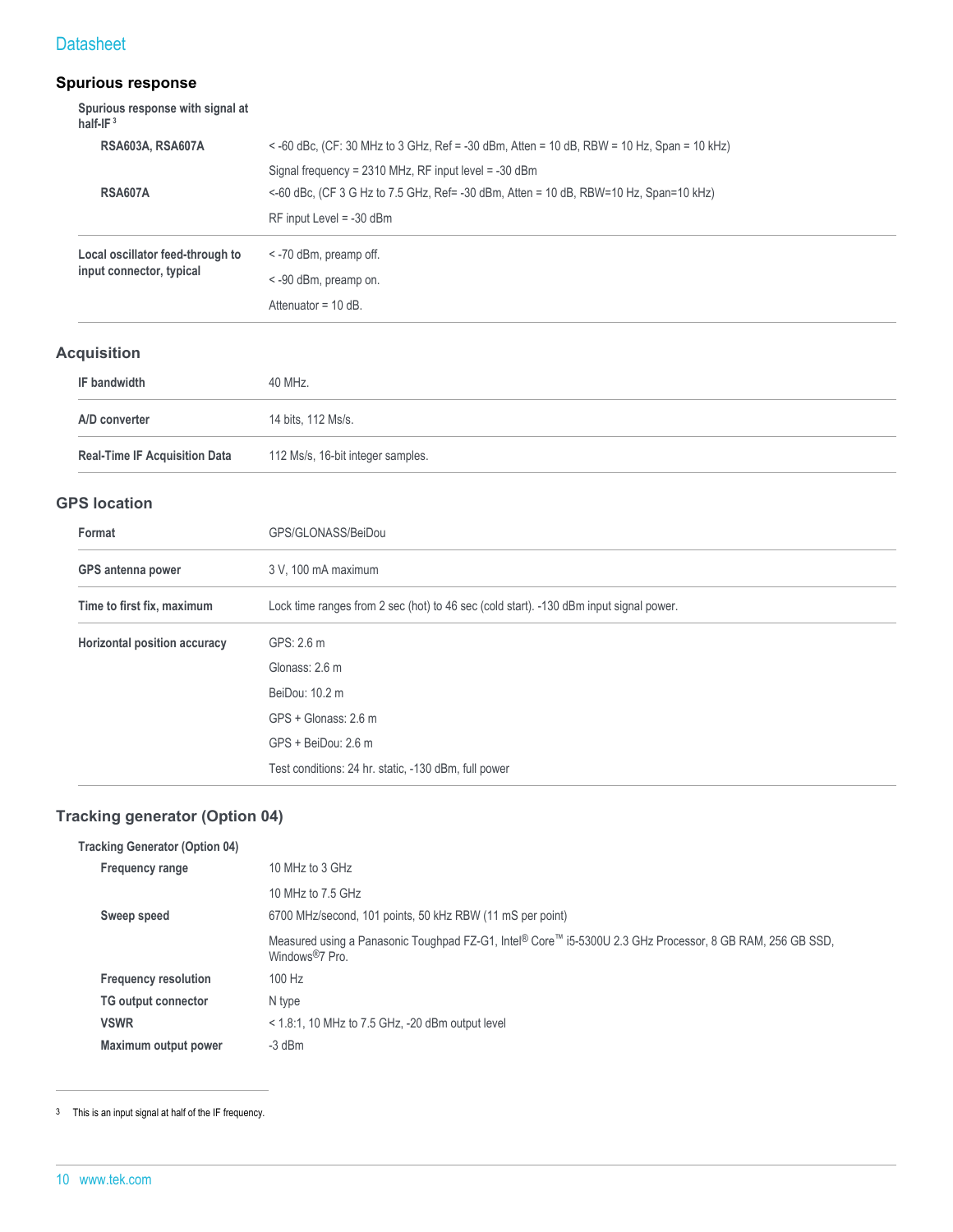# Laboratory Spectrum Analyzer

# **Tracking generator (Option 04)**

| Output power level setting<br>range                   | 40dB                                                         |
|-------------------------------------------------------|--------------------------------------------------------------|
| Output power level step size                          | 1 dB                                                         |
| Output power level step size<br>accuracy              | $\pm$ 0.5 dB                                                 |
| Output level accuracy                                 | $\pm$ 1.5 dB, 10 MHz to 7.5 GHz, -20 dBm output level        |
| <b>Harmonics</b>                                      | $<$ -22 dBc                                                  |
| Non-harmonic spurious                                 | < -30 dBc; spurious < 2 GHz from TG output frequency         |
|                                                       | $\le$ -25 dBc; spurious $\ge$ 2 GHz from TG output frequency |
| Reverse power without<br>damage                       | 40 Vdc. +20 dBm RF                                           |
| <b>Transmission gain</b><br>measurement error         | Gain of $+20$ to -40 dB: $+1$ dB                             |
| <b>Transmission gain</b><br>measurement dynamic range | 70 dB                                                        |

#### **SignalVu-PC standard measurements and performance**

**Measurements included** 

| General signal analysis                                   |                                                                                                                                                                                 |  |  |  |
|-----------------------------------------------------------|---------------------------------------------------------------------------------------------------------------------------------------------------------------------------------|--|--|--|
| Spectrum analyzer                                         | Spans from 1 kHz to 7.5 GHz<br>Three traces plus math and spectrogram trace<br>Five markers with power, relative power, integrated power,<br>power density and dBc/Hz functions |  |  |  |
| DPX Spectrum/Spectrogram                                  | Real time display of spectrum with 100% probability of intercept<br>of 100 usec signals in up to 40 MHz span                                                                    |  |  |  |
| Amplitude, frequency, phase vs. time, RF I and Q vs. time | Basic vector analysis functions                                                                                                                                                 |  |  |  |
| Time Overview/Navigator                                   | Enables easy setting of acquisition and analysis times for deep<br>analysis in multiple domains                                                                                 |  |  |  |
| Spectrogram                                               | Analyze and re-analyze your signal with a 2-D or 3-D waterfall<br>display                                                                                                       |  |  |  |
| AM/FM listening                                           | Hear, and record to file, FM and AM signals                                                                                                                                     |  |  |  |
| Analog modulation analysis                                |                                                                                                                                                                                 |  |  |  |
| AM, FM, PM analysis                                       | Measures key AM, FM, PM parameters                                                                                                                                              |  |  |  |
| <b>RF</b> measurements                                    |                                                                                                                                                                                 |  |  |  |
| Spurious measurement                                      | User-defined limit lines and regions provide automatic spectrum<br>violation testing across the entire range of the instrument                                                  |  |  |  |
| Spectrum emission mask                                    | User-defined or standards-specific masks                                                                                                                                        |  |  |  |
| Occupied Bandwidth                                        | Measures 99% power, -xdB down points                                                                                                                                            |  |  |  |
| Channel Power and ACI R                                   | Variable channel and adjacent/alternate channel parameters                                                                                                                      |  |  |  |
| <b>MCPR</b>                                               | Sophisticated, flexible multi-channel power measurements                                                                                                                        |  |  |  |
| CCDF                                                      | Complementary Cumulative Distribution Function plots the<br>statistical variations in signal level                                                                              |  |  |  |

**SignalVu-PC/RSA607A key characteristics**

| Maximum span                    | 40 MHz real-time      |  |
|---------------------------------|-----------------------|--|
|                                 | 9 kHz - 3 GHz swept   |  |
|                                 | 9 kHz - 7.5 GHz swept |  |
| <b>Maximum acquisition time</b> | 1.0 s                 |  |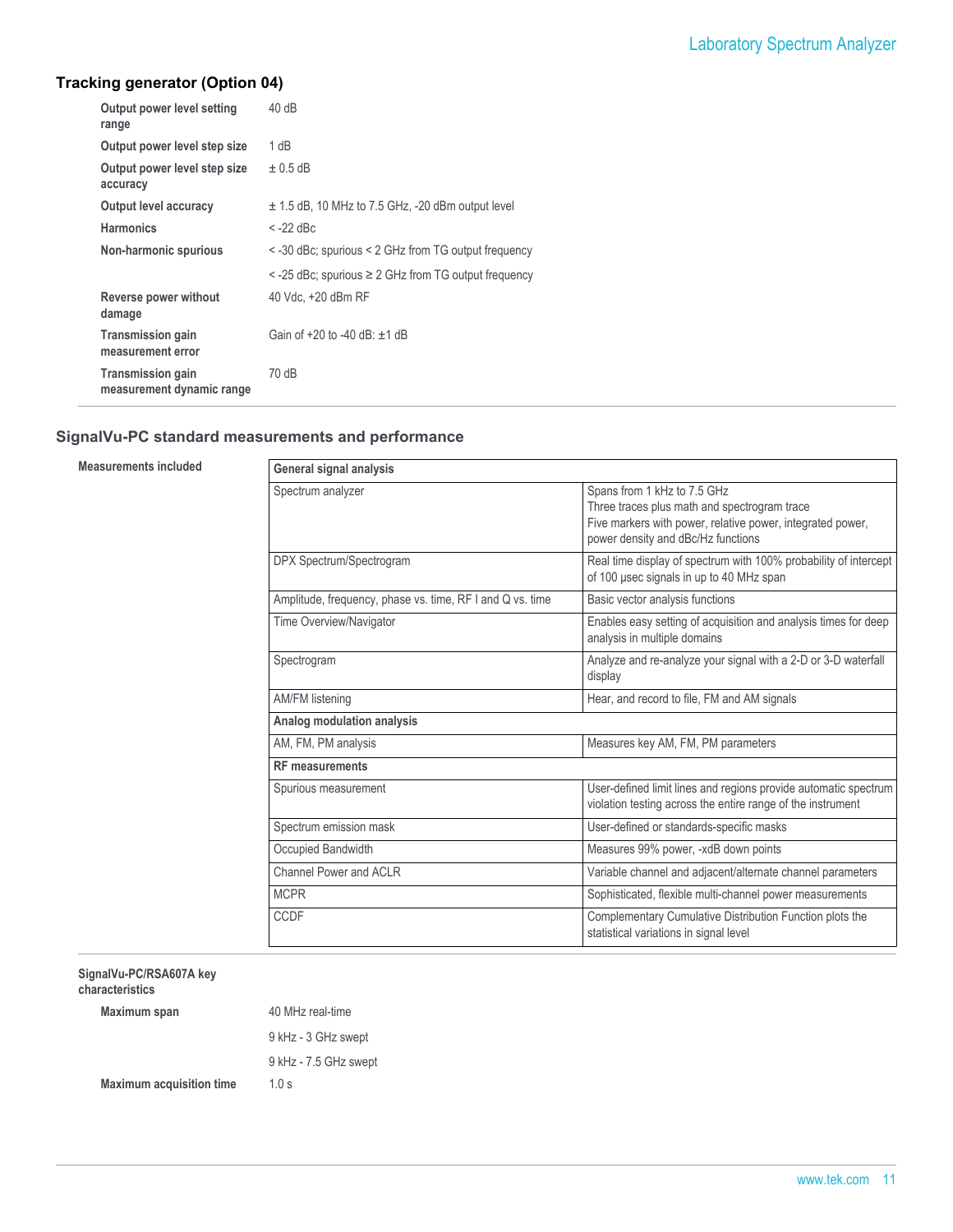# **SignalVu-PC standard measurements and performance**

| Minimum IQ resolution | 17.9 ns (acquisition BW = 40 MHz)                                                                                   |  |  |
|-----------------------|---------------------------------------------------------------------------------------------------------------------|--|--|
| <b>Tuning Tables</b>  | Tables that present frequency selection in the form of standards-based channels are available for the following.    |  |  |
|                       | Cellular standards families: AMPS, NADC, NMT-450, PDC, GSM, CDMA, CDMA-2000, 1xEV-DO WCDMA, TD-SCDMA, LTE,<br>WiMax |  |  |
|                       | Unlicensed short range: 802.11a/b/j/g/p/n/ac, Bluetooth                                                             |  |  |
|                       | Cordless phone: DECT, PHS                                                                                           |  |  |
|                       | Broadcast: AM, FM, ATSC, DVBT/H, NTSC                                                                               |  |  |
|                       | Mobile radio, pagers, other: GMRS/FRS, iDEN, FLEX, P25, PWT, SMR, WiMax                                             |  |  |

#### **DPX spectrum display**

|                       | Spectrum processing rate<br>(RBW = auto, trace length 801) | ≤10.000/s                                                                                                                                                                                           |  |  |  |  |
|-----------------------|------------------------------------------------------------|-----------------------------------------------------------------------------------------------------------------------------------------------------------------------------------------------------|--|--|--|--|
| DPX bitmap resolution |                                                            | 201x801                                                                                                                                                                                             |  |  |  |  |
|                       | <b>Marker information</b>                                  | Amplitude, frequency, signal density                                                                                                                                                                |  |  |  |  |
|                       | Minimum signal duration for                                | $100$ $\mu$ s                                                                                                                                                                                       |  |  |  |  |
|                       | 100% probability of detection                              | Span: 40 MHz, RBW = Auto, Max-hold on                                                                                                                                                               |  |  |  |  |
|                       |                                                            | Due to the non-deterministic execution time of programs running under the Microsoft Windows OS, this specification may not be<br>met when the host PC is heavily loaded with other processing tasks |  |  |  |  |
|                       | Span range (continuous<br>processing)                      | 1 kHz to 40 MHz                                                                                                                                                                                     |  |  |  |  |
|                       | Span range (swept)                                         | Up to maximum frequency range of instrument                                                                                                                                                         |  |  |  |  |
|                       | Dwell time per step                                        | 50 ms to 100 s                                                                                                                                                                                      |  |  |  |  |
|                       | <b>Trace processing</b>                                    | Color-graded bitmap, +Peak, -Peak, average                                                                                                                                                          |  |  |  |  |
|                       | <b>Trace length</b>                                        | 801, 2401, 4001, 10401                                                                                                                                                                              |  |  |  |  |
|                       | <b>RBW</b> range                                           | 1 kHz to 10 MHz                                                                                                                                                                                     |  |  |  |  |
|                       | DPX spectrogram display                                    |                                                                                                                                                                                                     |  |  |  |  |
|                       | <b>Trace detection</b>                                     | +Peak, -Peak, Average(V <sub>RMS</sub> )                                                                                                                                                            |  |  |  |  |
|                       | Trace length, memory depth                                 | 801 (60,000 traces)                                                                                                                                                                                 |  |  |  |  |
|                       |                                                            | 2401 (20,000 traces)                                                                                                                                                                                |  |  |  |  |
|                       |                                                            | 4001 (12,000 traces)                                                                                                                                                                                |  |  |  |  |
|                       | Time resolution per line                                   | 50 ms to 6400 s, user selectable                                                                                                                                                                    |  |  |  |  |
|                       |                                                            |                                                                                                                                                                                                     |  |  |  |  |
|                       | Spectrum display                                           |                                                                                                                                                                                                     |  |  |  |  |
|                       | <b>Traces</b>                                              | Three traces $+1$ math trace $+1$ trace from spectrogram for spectrum display                                                                                                                       |  |  |  |  |
|                       | <b>Trace functions</b>                                     | Normal, Average (VRMS), Max Hold, Min Hold, Average of Logs                                                                                                                                         |  |  |  |  |
|                       | <b>Detector</b>                                            | Average (VRMS), Average, CISPR peak, +Peak, -Peak, Sample                                                                                                                                           |  |  |  |  |
|                       | Spectrum trace length                                      | 801, 2401, 4001, 8001, 10401, 16001, 32001, and 64001 points                                                                                                                                        |  |  |  |  |
|                       | <b>RBW</b> range                                           | 10 Hz to 10 MHz                                                                                                                                                                                     |  |  |  |  |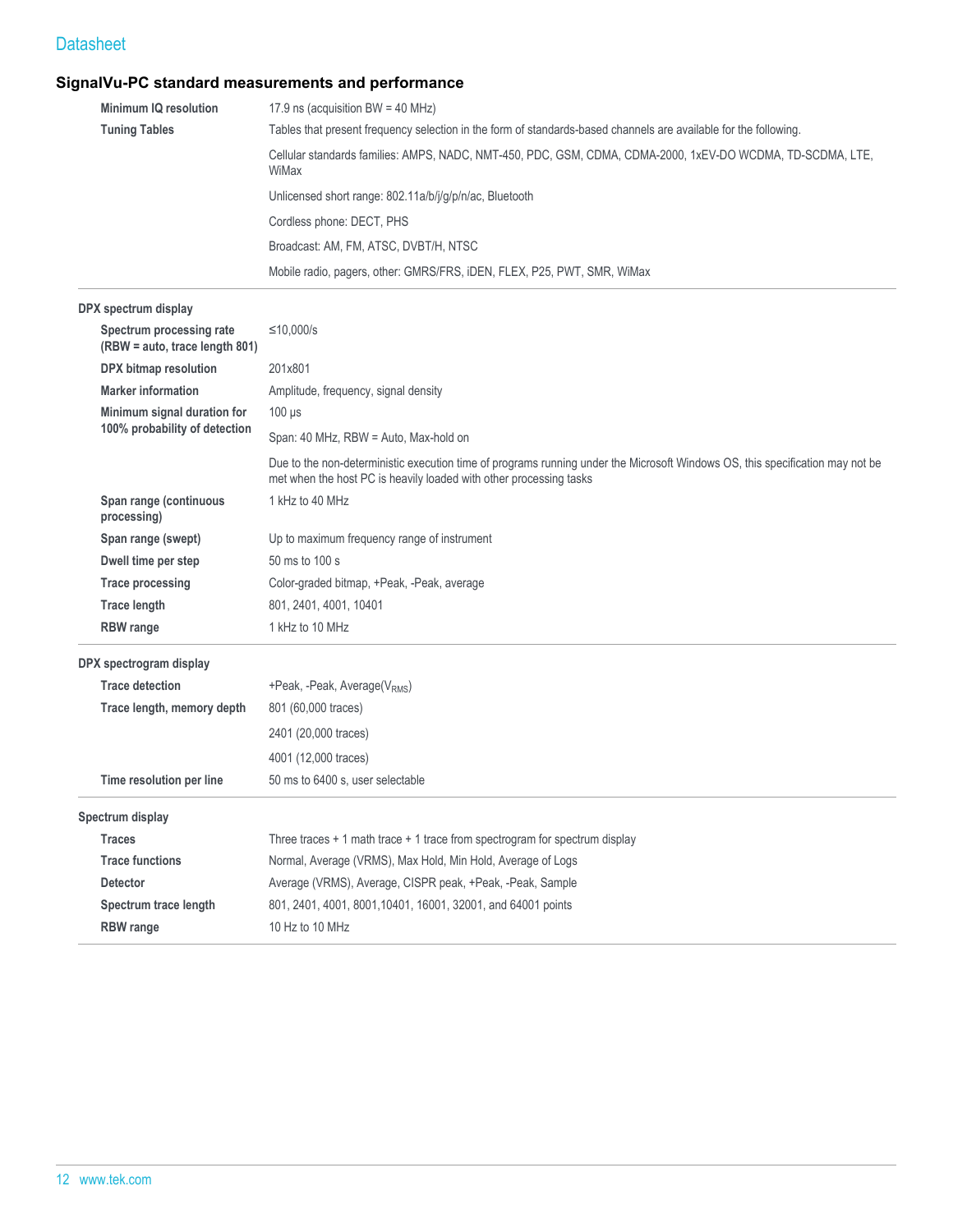# Laboratory Spectrum Analyzer

# **SignalVu-PC standard measurements and performance**

**Tone type** Variable frequency based on received signal strength

| Analog modulation analysis<br>(standard) |                                                                                                                    |  |  |  |
|------------------------------------------|--------------------------------------------------------------------------------------------------------------------|--|--|--|
| AM demodulation accuracy,                | $±2\%$                                                                                                             |  |  |  |
| typical                                  | 0 dBm input at center, carrier frequency 1 GHz, 1 kHz/5 kHz input/modulated frequency, 10% to 60% modulation depth |  |  |  |
|                                          | 0 dBm input power level, reference level = 10 dBm, Atten=Auto                                                      |  |  |  |
| FM demodulation accuracy,                | $±1\%$ of span                                                                                                     |  |  |  |
| typical                                  | 0 dBm input at center, carrier frequency 1 GHz, 400 Hz/1 kHz input/modulated frequency                             |  |  |  |
|                                          | 0 dBm input power level, reference level = 10 dBm, Atten=Auto                                                      |  |  |  |
| PM demodulation accuracy,                | $\pm$ 3% of measurement bandwidth                                                                                  |  |  |  |
| typical                                  | 0 dBm input at center, carrier frequency 1 GHz, 1 kHz/5 kHz input/modulated frequency                              |  |  |  |
|                                          | 0 dBm input power level, reference level = 10 dBm, Atten=Auto                                                      |  |  |  |
| Signal Strength display                  |                                                                                                                    |  |  |  |
| Signal strength indicator                | Located at right side of display                                                                                   |  |  |  |
| <b>Measurement bandwidth</b>             | Up to 40 MHz, dependent on span and RBW setting                                                                    |  |  |  |

#### **Sweep speed**

| Full span sweep speed, typical $5500$ MHz/sec (RBW = 1 MHz) |                                                                                                                                          |
|-------------------------------------------------------------|------------------------------------------------------------------------------------------------------------------------------------------|
|                                                             | 5300 MHz/sec (RBW = 100 kHz)                                                                                                             |
|                                                             | $3700$ MHz/sec (RBW = 10 kHz)                                                                                                            |
|                                                             | 950 MHz/sec (RBW = $1$ kHz)                                                                                                              |
|                                                             | Measured using a Panasonic Toughpad FZ-G1, Intel® Core™ i5-5300U 2.3 GHz Processor, 8 GB RAM, 256 GB SSD,<br>Windows <sup>®</sup> 7 Pro. |
|                                                             | Spectrum display is only measurement on screen                                                                                           |
| Tuning step time via API                                    | 1 ms                                                                                                                                     |

| AM/FM/PM and direct audio<br>measurement (SVAxx-SVPC)                 |                                                                                                                                                                                                                                                |
|-----------------------------------------------------------------------|------------------------------------------------------------------------------------------------------------------------------------------------------------------------------------------------------------------------------------------------|
| Carrier frequency range (for<br>modulation and audio<br>measurements) | $(1/2 \times$ audio analysis bandwidth) to maximum input frequency                                                                                                                                                                             |
| Maximum audio frequency<br>span                                       | 10 MHz                                                                                                                                                                                                                                         |
| >0.1                                                                  | FM measurements (Mod. index Carrier Power, Carrier Frequency Error, Audio Frequency, Deviation (+Peak, -Peak, Peak-Peak/2, RMS), SINAD, Modulation<br>Distortion, S/N, Total Harmonic Distortion, Total Non-harmonic Distortion, Hum and Noise |
| AM measurements                                                       | Carrier Power, Audio Frequency, Modulation Depth (+Peak, -Peak, Peak-Peak/2, RMS), SINAD, Modulation Distortion, S/N, Total<br>Harmonic Distortion, Total Non-harmonic Distortion, Hum and Noise                                               |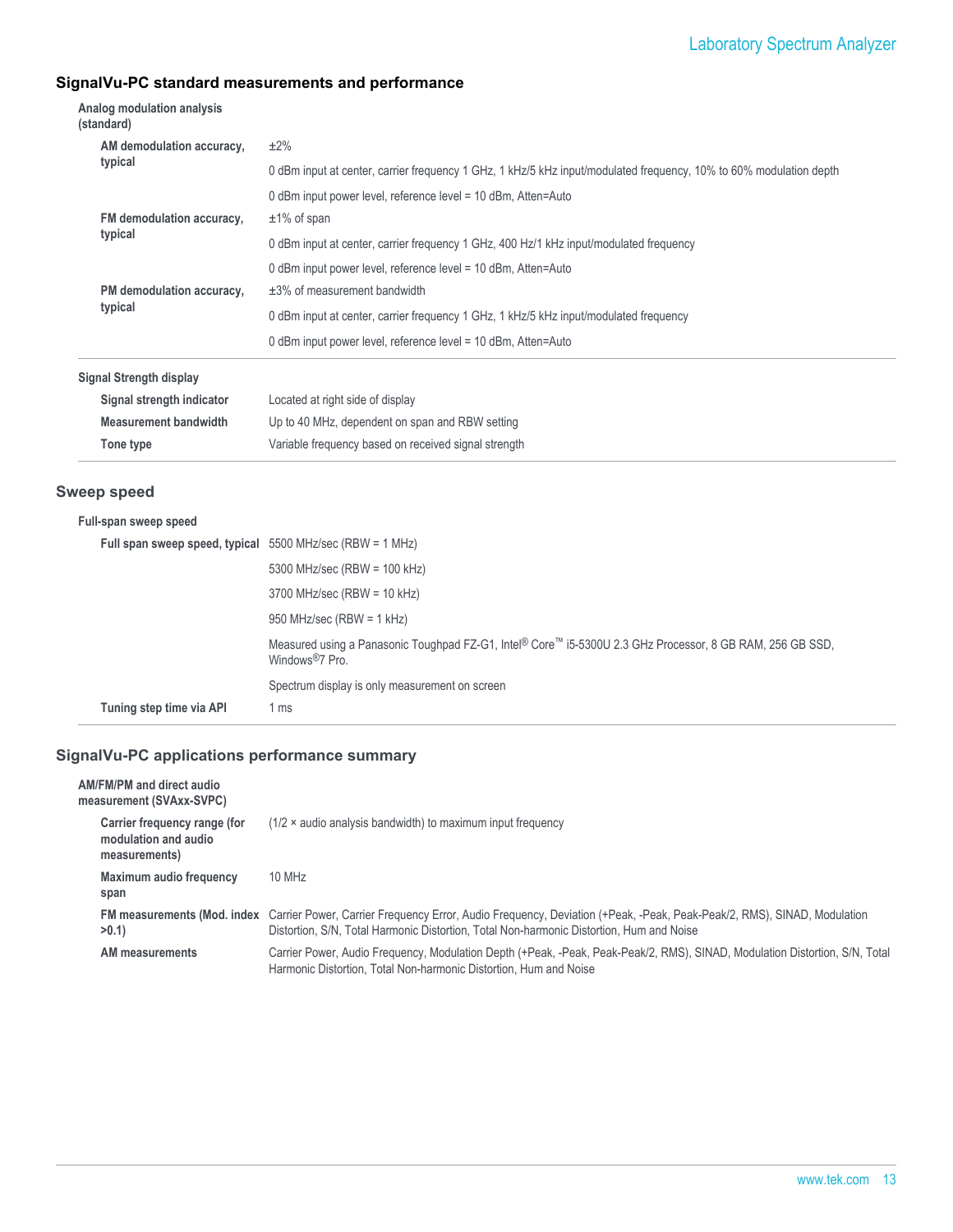# **SignalVu-PC applications performance summary**

| <b>PM</b> measurements |                                                                                      | Carrier Power, Carrier Frequency Error, Audio Frequency, Deviation (+Peak, -Peak, Peak-Peak/2, RMS), SINAD, Modulation<br>Distortion, S/N, Total Harmonic Distortion, Total Non-harmonic Distortion, Hum and Noise |    |           |                   |  |
|------------------------|--------------------------------------------------------------------------------------|--------------------------------------------------------------------------------------------------------------------------------------------------------------------------------------------------------------------|----|-----------|-------------------|--|
| <b>Audio filters</b>   |                                                                                      | Low pass, kHz: 0.3, 3, 15, 30, 80, 300, and user-entered up to 0.9 x audio bandwidth                                                                                                                               |    |           |                   |  |
|                        | High pass, Hz: 20, 50, 300, 400, and user-entered up to $0.9 \times$ audio bandwidth |                                                                                                                                                                                                                    |    |           |                   |  |
|                        |                                                                                      | Standard: CCITT, C-Message                                                                                                                                                                                         |    |           |                   |  |
|                        | De-emphasis (us): 25, 50, 75, 750, and user-entered                                  |                                                                                                                                                                                                                    |    |           |                   |  |
|                        | File: User-supplied TXT or CSV file of amplitude/frequency pairs. Maximum 1000 pairs |                                                                                                                                                                                                                    |    |           |                   |  |
|                        | Performance<br>characteristics, typical                                              | Conditions: Unless otherwise stated, performance is given for:<br>Modulation rate = $5$ kHz<br>AM depth: 50%<br><b>PM deviation 0.628 Radians</b>                                                                  |    |           |                   |  |
|                        |                                                                                      | <b>FM</b>                                                                                                                                                                                                          | AM | <b>PM</b> | <b>Conditions</b> |  |
|                        | Carrier Power accuracy                                                               | Refer to instrument amplitude accuracy                                                                                                                                                                             |    |           |                   |  |

| Carrier Power accuracy          | Refer to instrument amplitude accuracy                          |                                           |                                                                 |                                                            |
|---------------------------------|-----------------------------------------------------------------|-------------------------------------------|-----------------------------------------------------------------|------------------------------------------------------------|
| Carrier Frequency<br>accuracy   | $\pm$ 0.5 Hz + (transmitter<br>frequency × ref. freq.<br>error) | Refer to instrument<br>frequency accuracy | $\pm$ 0.2 Hz + (transmitter<br>frequency × ref. freq.<br>error) | FM deviation: 1 kHz /<br>$10$ kHz                          |
| Depth of Modulation<br>accuracy | <b>NA</b>                                                       | $± 0.2\%+(0.01*$<br>measured value)       | <b>NA</b>                                                       | Rate: 1 kHz to 100kHz<br>Depth: 10% to 90%                 |
| Deviation accuracy              | $\pm$ (1% × (rate +<br>deviation)+50 Hz)                        | <b>NA</b>                                 | $± 100\%$ * (0.01 +<br>(measured rate/1 MHz))                   | FM Rate: 1 kHz to<br>1 MHz                                 |
| Rate accuracy                   | $\pm$ 0.2 Hz                                                    | $± 0.2$ Hz                                | $\pm$ 0.2 Hz                                                    | FM deviation: 1 kHz to<br>100 kHz                          |
| Residual THD                    | 0.10%                                                           | 0.13%                                     | 0.1%                                                            | FM Deviation: 5 kHz<br>Rate: 1 kHz to 10 kHz<br>Depth: 50% |
| <b>Residual SINAD</b>           | 43 dB                                                           | 58 dB                                     | 40dB                                                            | Deviation 5 kHz<br>Rate: 1 kHz to 10 kHz<br>Depth: 50%     |

#### **APCO P25 Measurements (SV26xx-SVPC)**

| Measurements                        | RF output power, operating frequency accuracy, modulation emission spectrum, unwanted emissions spurious, adjacent channel<br>power ratio, frequency deviation, modulation fidelity, frequency error, eye diagram, symbol table, symbol rate accuracy, transmitter<br>power and encoder attack time, transmitter throughput delay, frequency deviation vs. time, power vs. time, transient frequency<br>behavior, HCPM transmitter logical channel peak adjacent channel power ratio, HCPM transmitter logical channel off slot power,<br>HCPM transmitter logical channel power envelope, HCPM transmitter logical channel time alignment, cross-correlated markers |
|-------------------------------------|----------------------------------------------------------------------------------------------------------------------------------------------------------------------------------------------------------------------------------------------------------------------------------------------------------------------------------------------------------------------------------------------------------------------------------------------------------------------------------------------------------------------------------------------------------------------------------------------------------------------------------------------------------------------|
| <b>Modulation fidelity, typical</b> | $CF = 460$ MHz, 815 MHz                                                                                                                                                                                                                                                                                                                                                                                                                                                                                                                                                                                                                                              |
|                                     | $C4FM \leq 1.0\%$                                                                                                                                                                                                                                                                                                                                                                                                                                                                                                                                                                                                                                                    |
|                                     | $HCPM \leq 0.5\%$                                                                                                                                                                                                                                                                                                                                                                                                                                                                                                                                                                                                                                                    |
|                                     | $HDQPSK \leq 0.25\%$                                                                                                                                                                                                                                                                                                                                                                                                                                                                                                                                                                                                                                                 |
|                                     | Input signal level is optimized for best modulation fidelity.                                                                                                                                                                                                                                                                                                                                                                                                                                                                                                                                                                                                        |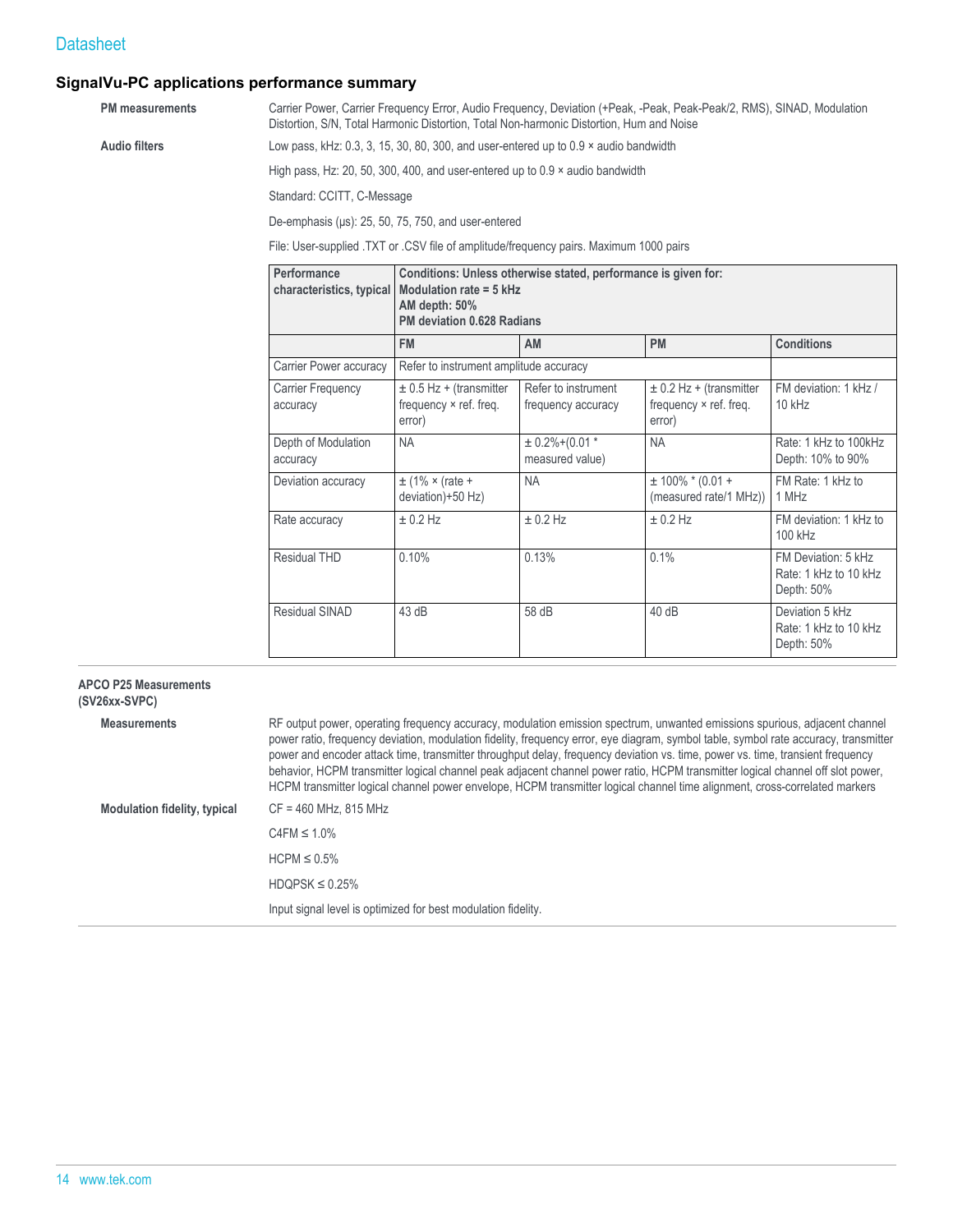| <b>Bluetooth Measurements (SV27xx-</b><br>SVPC)                 |                                                                                                                                                                                                                                                                                                                                                                                                                                                                                                                                                                                                                                                                                                           |
|-----------------------------------------------------------------|-----------------------------------------------------------------------------------------------------------------------------------------------------------------------------------------------------------------------------------------------------------------------------------------------------------------------------------------------------------------------------------------------------------------------------------------------------------------------------------------------------------------------------------------------------------------------------------------------------------------------------------------------------------------------------------------------------------|
| <b>Modulation formats</b>                                       | Basic Rate, Bluetooth Low Energy, Enhanced Data Rate - Revision 4.1.1                                                                                                                                                                                                                                                                                                                                                                                                                                                                                                                                                                                                                                     |
|                                                                 | Packet types: DH1, DH3, DH5 (BR), Reference (LE)                                                                                                                                                                                                                                                                                                                                                                                                                                                                                                                                                                                                                                                          |
| <b>Measurements</b>                                             | Peak Power, Average Power, Adjacent Channel Power or InBand Emission mask, -20 dB Bandwidth, Frequency Error, Modulation<br>Characteristics including ΔF1avg (11110000), ΔF2avg (10101010), ΔF2 > 115 kHz, ΔF2/ΔF1 ratio, frequency deviation vs. time<br>with packet and octet level measurement information, Carrier Frequency f0, Frequency Offset (Preamble and Payload), Max<br>Frequency Offset, Frequency Drift f <sub>1</sub> -f <sub>0</sub> , Max Drift Rate f <sub>n</sub> -f <sub>0</sub> and f <sub>n</sub> -f <sub>n-5</sub> , Center Frequency Offset Table and Frequency Drift table,<br>color-coded Symbol table, Packet header decoding information, eye diagram, constellation diagram |
| Output power, In-band                                           | Level uncertainty: refer to instrument amplitude and flatness specification                                                                                                                                                                                                                                                                                                                                                                                                                                                                                                                                                                                                                               |
| emissions and ACP                                               | Measurement range: signal level > -70 dBm                                                                                                                                                                                                                                                                                                                                                                                                                                                                                                                                                                                                                                                                 |
| <b>Modulation characteristics</b>                               | Deviation range: ±280 kHz                                                                                                                                                                                                                                                                                                                                                                                                                                                                                                                                                                                                                                                                                 |
|                                                                 | Deviation uncertainty (at 0 dBm)                                                                                                                                                                                                                                                                                                                                                                                                                                                                                                                                                                                                                                                                          |
|                                                                 | $<$ 2 kHz <sup>4</sup> + instrument frequency uncertainty (basic rate)                                                                                                                                                                                                                                                                                                                                                                                                                                                                                                                                                                                                                                    |
|                                                                 | <3 kHz <sup>4</sup> + instrument frequency uncertainty (low energy)                                                                                                                                                                                                                                                                                                                                                                                                                                                                                                                                                                                                                                       |
|                                                                 | Measurement range: Nominal channel frequency ±100 kHz                                                                                                                                                                                                                                                                                                                                                                                                                                                                                                                                                                                                                                                     |
| <b>Initial Carrier Frequency</b>                                | Measurement uncertainty (at 0 dBm): <1 kHz + instrument frequency uncertainty                                                                                                                                                                                                                                                                                                                                                                                                                                                                                                                                                                                                                             |
| Tolerance (ICFT)                                                | Measurement range: Nominal channel frequency ±100 kHz                                                                                                                                                                                                                                                                                                                                                                                                                                                                                                                                                                                                                                                     |
| <b>Carrier Frequency Drift</b>                                  | Measurement uncertainty: <1 kHz + instrument frequency uncertainty                                                                                                                                                                                                                                                                                                                                                                                                                                                                                                                                                                                                                                        |
|                                                                 | Measurement range: Nominal channel frequency ±100 kHz                                                                                                                                                                                                                                                                                                                                                                                                                                                                                                                                                                                                                                                     |
| General purpose digital<br>modulation analysis (SVMxx-<br>SVPC) |                                                                                                                                                                                                                                                                                                                                                                                                                                                                                                                                                                                                                                                                                                           |
| <b>Modulation formats</b>                                       | BPSK, QPSK, 8PSK, 16QAM, 32QAM, 64QAM, 256QAM, PI/2DBPSK, DQPSK, PI/4DQPSK, D8PSK, D16PSK, SBPSK, OQPSK,<br>SOQPSK, MSK, GFSK, CPM, 2FSK, 4FSK, 8FSK, 16FSK, C4FM                                                                                                                                                                                                                                                                                                                                                                                                                                                                                                                                         |
| Analysis period                                                 | Up to 81,000 samples                                                                                                                                                                                                                                                                                                                                                                                                                                                                                                                                                                                                                                                                                      |
| <b>Measurement filter</b>                                       | Root Raised Cosine, Raised Cosine, Gaussian, Rectangular, IS-95 TX_MEA, IS-95 Base TXEQ_MEA, None                                                                                                                                                                                                                                                                                                                                                                                                                                                                                                                                                                                                         |
| <b>Reference Filter</b>                                         | Gaussian, Raised Cosine, Rectangular, IS-95 REF, None                                                                                                                                                                                                                                                                                                                                                                                                                                                                                                                                                                                                                                                     |
| <b>Filter rolloff factor</b>                                    | $\alpha$ : 0.001 to 1, in 0.001 steps                                                                                                                                                                                                                                                                                                                                                                                                                                                                                                                                                                                                                                                                     |
| <b>Measurements</b>                                             | Constellation, Demod I&Q vs. Time, Error Vector Magnitude (EVM) vs. Time, Eye Diagram, Frequency Deviation vs. Time,<br>Magnitude Error vs. Time, Phase Error vs. Time, Signal Quality, Symbol Table, Trellis Diagram                                                                                                                                                                                                                                                                                                                                                                                                                                                                                     |
| Symbol rate range                                               | 1 k symbols/s to 40 M symbols/s                                                                                                                                                                                                                                                                                                                                                                                                                                                                                                                                                                                                                                                                           |
|                                                                 | Modulated signal must be contained entirely within the acquisition bandwidth                                                                                                                                                                                                                                                                                                                                                                                                                                                                                                                                                                                                                              |
| Adaptive equalizer                                              | Linear, Decision-Directed, Feed-Forward (FIR) equalizer with coefficient adaptation and adjustable convergence rate. Supports<br>modulation types BPSK, QPSK, OQPSK, π/2-DBPSK, π/4-DQPSK, 8-PSK, 8-DSPK, 16-DPSK, 16/32/64/128/256-QAM                                                                                                                                                                                                                                                                                                                                                                                                                                                                   |

<sup>4</sup> At nominal power level of 0 dBm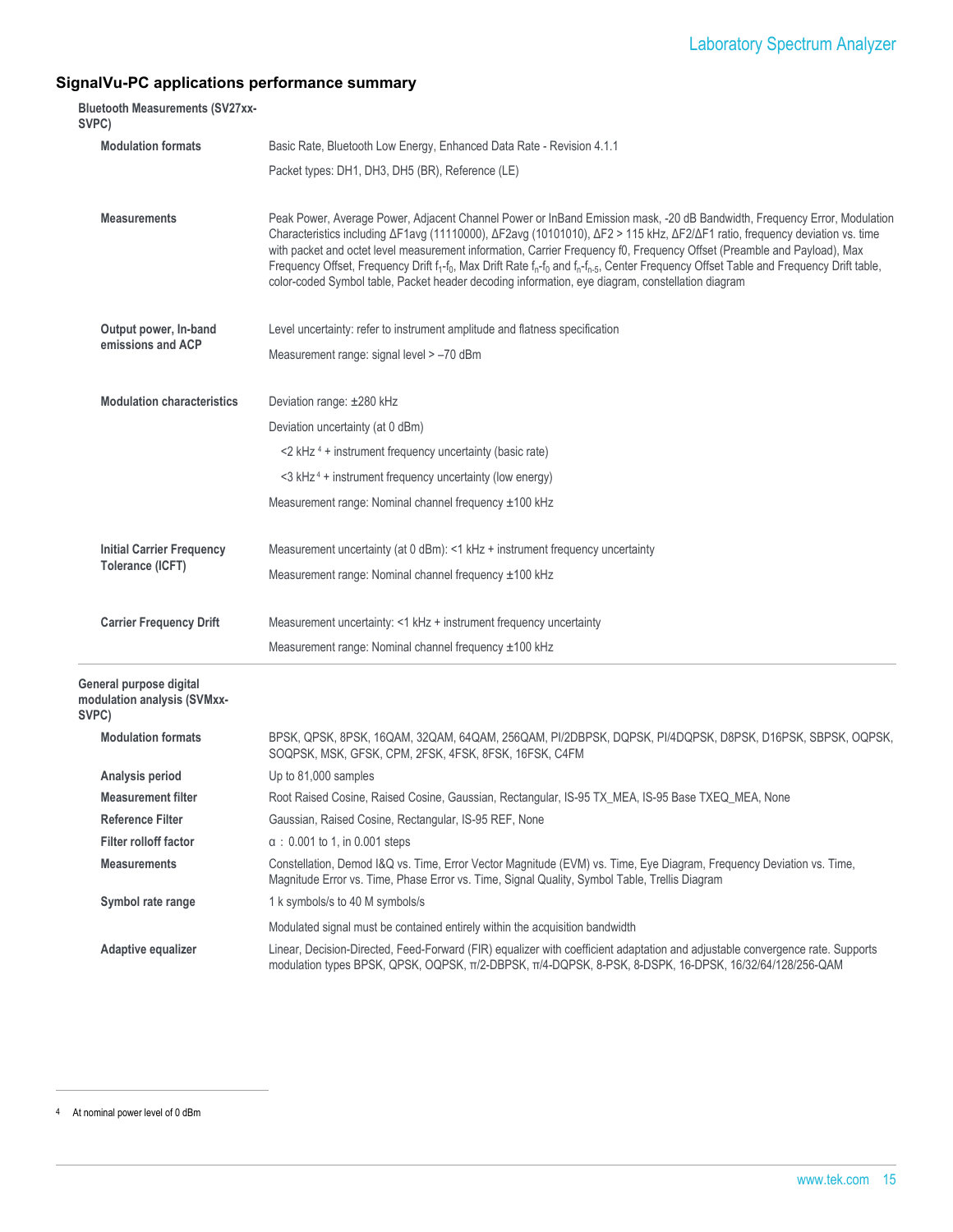| <b>QPSK Residual EVM (center</b>                     | 0.6 % (100 kHz symbol rate)                                                                                                                                                                                                                                                                                                                                                                                                                                  |
|------------------------------------------------------|--------------------------------------------------------------------------------------------------------------------------------------------------------------------------------------------------------------------------------------------------------------------------------------------------------------------------------------------------------------------------------------------------------------------------------------------------------------|
| $frequency = 2 GHz$ , typical                        | 0.8 % (1 MHz symbol rate)                                                                                                                                                                                                                                                                                                                                                                                                                                    |
|                                                      | 0.8 % (10 MHz symbol rate)                                                                                                                                                                                                                                                                                                                                                                                                                                   |
|                                                      | 0.8 % (30 MHz symbol rate)                                                                                                                                                                                                                                                                                                                                                                                                                                   |
|                                                      | 400 symbols measurement length, 20 Averages, normalization reference = maximum symbol magnitude                                                                                                                                                                                                                                                                                                                                                              |
| 256 QAM Residual EVM                                 | 0.6 % (10 MHz symbol rate)                                                                                                                                                                                                                                                                                                                                                                                                                                   |
| (center frequency = 2 GHz),<br>typical               | 0.7 % (30 MHz symbol rate)                                                                                                                                                                                                                                                                                                                                                                                                                                   |
|                                                      | 400 symbols measurement length, 20 Averages, normalization reference = maximum symbol magnitude                                                                                                                                                                                                                                                                                                                                                              |
| <b>LTE Downlink RF measurements</b><br>(SV28xx-SVPC) |                                                                                                                                                                                                                                                                                                                                                                                                                                                              |
| <b>Standard Supported</b>                            | 3GPP TS 36.141 Version 12.5                                                                                                                                                                                                                                                                                                                                                                                                                                  |
| <b>Frame Format supported</b>                        | FDD and TDD                                                                                                                                                                                                                                                                                                                                                                                                                                                  |
| <b>Measurements and Displays</b><br>Supported        | Adjacent Channel Leakage Ratio (ACLR), Spectrum Emission Mask (SEM), Channel Power, Occupied Bandwidth, Power vs. Time<br>showing Transmitter OFF power for TDD signals and LTE constellation diagram for Primary Synchronization Signal, Secondary<br>Synchronization Signal with Cell ID, Group ID, Sector ID and Frequency Error.                                                                                                                         |
| <b>ACLR with E-UTRA bands</b>                        | 1st Adjacent Channel 60 dB (RSA607A)                                                                                                                                                                                                                                                                                                                                                                                                                         |
| (typical, with noise correction)                     | 2nd Adjacent Channel 62 dB (RSA607A)                                                                                                                                                                                                                                                                                                                                                                                                                         |
| <b>Mapping (MAPxx-SVPC)</b>                          |                                                                                                                                                                                                                                                                                                                                                                                                                                                              |
| Supported map types                                  | Pitney Bowes MapInfo (*.mif), Bitmap (*.bmp), Open Street Maps (.osm)                                                                                                                                                                                                                                                                                                                                                                                        |
| Saved measurement results                            | Measurement data files (exported results)                                                                                                                                                                                                                                                                                                                                                                                                                    |
| Map file used for the<br>measurements                | Google Earth KMZ file                                                                                                                                                                                                                                                                                                                                                                                                                                        |
| Recallable results files (trace<br>and setup files)  | MapInfo-compatible MIF/MID files                                                                                                                                                                                                                                                                                                                                                                                                                             |
| Pulse measurements (SVPxx-<br>SVPC)                  |                                                                                                                                                                                                                                                                                                                                                                                                                                                              |
| <b>Measurements (nominal)</b>                        | Average On Power, Peak Power, Average Transmitted Power, Pulse Width, Rise Time, Fall Time, Repetition Interval(seconds),<br>Repetition Interval (Hz), Duty Factor (%), Duty Factor (ratio), Ripple, Droop, Pulse-Pulse Frequency Difference, Pulse-Pulse Phase<br>Difference, RMS Frequency Error, Max Frequency Error, RMS Phase Error, Max Phase Error, Frequency Deviation, Phase<br>Deviation, Time Stamp, Delta Frequency, Impulse Response, Overshoot |
| Minimum pulse width for<br>detection                 | 150 ns                                                                                                                                                                                                                                                                                                                                                                                                                                                       |
| Average ON power at 18 °C to                         | $\pm 0.3$ dB + absolute amplitude accuracy                                                                                                                                                                                                                                                                                                                                                                                                                   |
| 28 °C, typical                                       | For pulses of 300 ns width or greater, duty cycles of .5 to .001, and S/N ratio ≥ 30 dB                                                                                                                                                                                                                                                                                                                                                                      |
| Duty factor, typical                                 | $\pm 0.2\%$ of reading                                                                                                                                                                                                                                                                                                                                                                                                                                       |
|                                                      | For pulses of 450 ns width or greater, duty cycles of .5 to .001, and S/N ratio ≥ 30 dB                                                                                                                                                                                                                                                                                                                                                                      |
| Average transmitted power,                           | $\pm 0.5$ dB + absolute amplitude accuracy                                                                                                                                                                                                                                                                                                                                                                                                                   |
| typical                                              | For pulses of 300 ns width or greater, duty cycles of .5 to .001, and S/N ratio ≥ 30 dB                                                                                                                                                                                                                                                                                                                                                                      |
| Peak pulse power, typical                            | $\pm$ 1.2 dB + absolute amplitude accuracy                                                                                                                                                                                                                                                                                                                                                                                                                   |
|                                                      | For pulses of 300 ns width or greater, duty cycles of .5 to .001, and S/N ratio ≥ 30 dB                                                                                                                                                                                                                                                                                                                                                                      |
| Pulse width, typical                                 | $\pm 0.25\%$ of reading                                                                                                                                                                                                                                                                                                                                                                                                                                      |
|                                                      | For pulses of 450 ns width or greater, duty cycles of .5 to .001, and S/N ratio ≥ 30 dB                                                                                                                                                                                                                                                                                                                                                                      |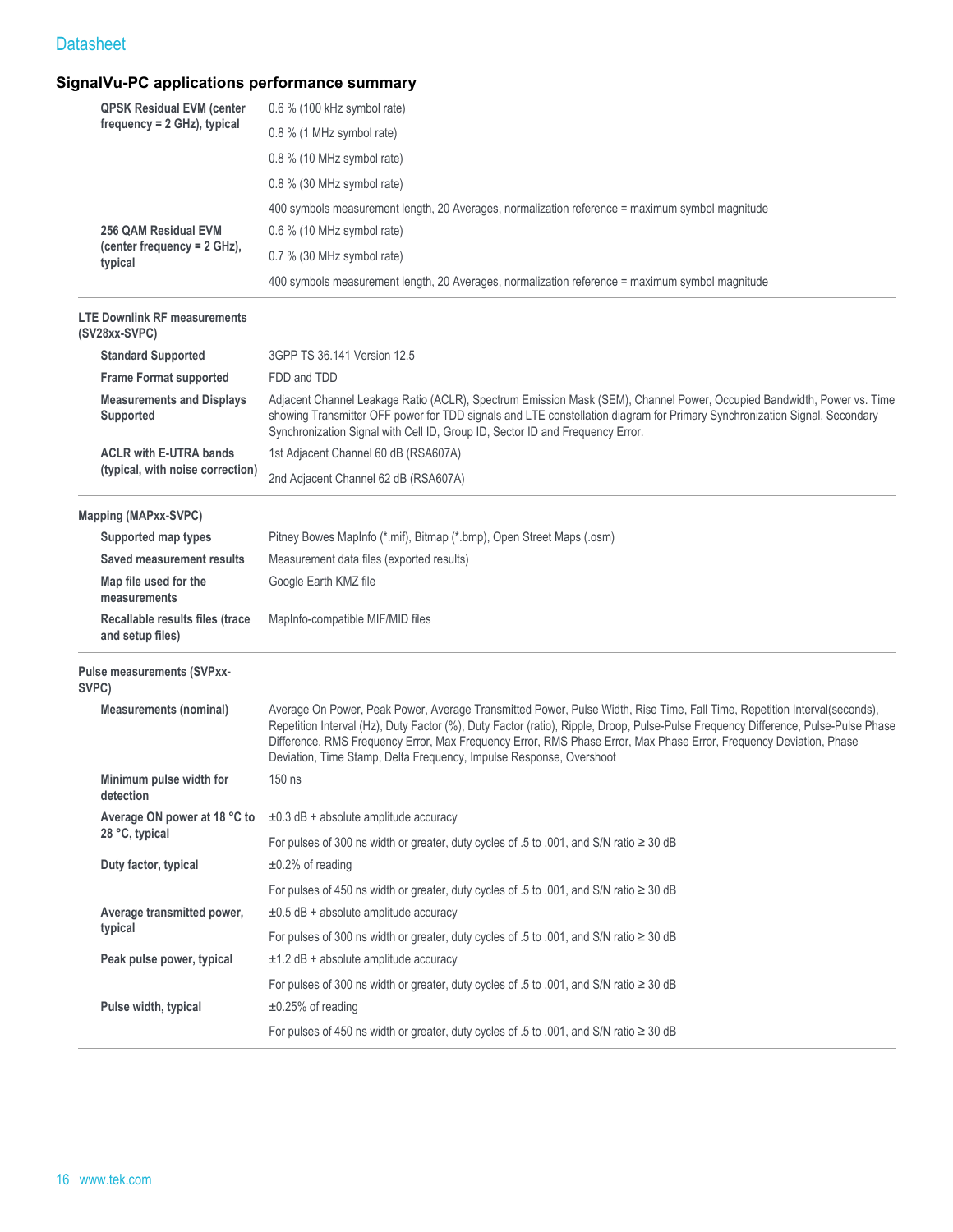| (SV56xx-SVPC)     | Playback of recorded signals      |                                                                                                                                                                                                                                                                                                                                                                                                                                                                   |
|-------------------|-----------------------------------|-------------------------------------------------------------------------------------------------------------------------------------------------------------------------------------------------------------------------------------------------------------------------------------------------------------------------------------------------------------------------------------------------------------------------------------------------------------------|
|                   | Playback file type                | R3F recorded by RSA607B                                                                                                                                                                                                                                                                                                                                                                                                                                           |
|                   | Recorded file bandwidth           | 40 MHz                                                                                                                                                                                                                                                                                                                                                                                                                                                            |
|                   | File playback controls            | General: Play, stop, exit playback                                                                                                                                                                                                                                                                                                                                                                                                                                |
|                   |                                   | Location: Begin/end points of playback settable from 0-100%                                                                                                                                                                                                                                                                                                                                                                                                       |
|                   |                                   | Skip: Defined skip size from 73 us up to 99% of file size                                                                                                                                                                                                                                                                                                                                                                                                         |
|                   |                                   | Live rate: Plays back at 1:1 rate to recording time                                                                                                                                                                                                                                                                                                                                                                                                               |
|                   |                                   | Loop control: Play once, or loop continuously                                                                                                                                                                                                                                                                                                                                                                                                                     |
|                   | <b>Memory requirement</b>         | Recording of signals requires storage with write rates of 300 MB/sec. Playback of recorded files at live rates requires storage with<br>read rates of 300 MB/sec.                                                                                                                                                                                                                                                                                                 |
| j/p (SV23xx-SVPC) | WLAN Measurements, 802.11a/b/g/   |                                                                                                                                                                                                                                                                                                                                                                                                                                                                   |
|                   | <b>Measurements</b>               | WLAN power vs. time; WLAN symbol table; WLAN constellation; spectrum emission mask; error vector magnitude (EVM) vs.<br>symbol (or time), vs subcarrier (or frequency); mag error vs symbol (or time), vs. subcarrier (or frequency); phase error vs symbol<br>(or time), vs. subcarrier (or frequency); channel frequency response vs. symbol (or time), vs. subcarrier (or frequency); spectral<br>flatness vs. symbol (or time), vs. subcarrier (or frequency) |
|                   | Residual EVM - 802.11a/g/j /p     | 2.4 GHz, 20 MHz BW: -39 dB                                                                                                                                                                                                                                                                                                                                                                                                                                        |
|                   | (OFDM), 64-QAM, typical           | 5.8 GHz, 20 MHz BW: -38 dB                                                                                                                                                                                                                                                                                                                                                                                                                                        |
|                   |                                   | Input signal level optimized for best EVM, average of 20 bursts, ≥16 symbols each                                                                                                                                                                                                                                                                                                                                                                                 |
|                   | Residual EVM - 802.11b,           | 2.4 GHz, 11 Mbps: 1.3 %                                                                                                                                                                                                                                                                                                                                                                                                                                           |
|                   | CCK-11, typical                   | Input signal level optimized for best EVM, average of 1,000 chips, $BT = .61$                                                                                                                                                                                                                                                                                                                                                                                     |
| (SV24xx-SVPC)     | <b>WLAN Measurements 802.11n</b>  |                                                                                                                                                                                                                                                                                                                                                                                                                                                                   |
|                   | <b>Measurements</b>               | WLAN power vs. time; WLAN symbol table; WLAN constellation; spectrum emission mask; error vector magnitude (EVM) vs.<br>symbol (or time), vs subcarrier (or frequency); mag error vs symbol (or time), vs. subcarrier (or frequency); phase error vs symbol<br>(or time), vs. subcarrier (or frequency); channel frequency response vs. symbol (or time), vs. subcarrier (or frequency); spectral<br>flatness vs. symbol (or time), vs. subcarrier (or frequency) |
|                   | EVM performance - 802.11n,        | 2.4 GHz, 40 MHz BW: -38 dB                                                                                                                                                                                                                                                                                                                                                                                                                                        |
|                   | 64-QAM, typical                   | 5.8 GHz, 40 MHz BW: -38 dB                                                                                                                                                                                                                                                                                                                                                                                                                                        |
|                   |                                   | Input signal level optimized for best EVM, average of 20 bursts, ≥16 symbols each                                                                                                                                                                                                                                                                                                                                                                                 |
| (SV25xx-SVPC)     | <b>WLAN Measurements 802.11ac</b> |                                                                                                                                                                                                                                                                                                                                                                                                                                                                   |
|                   | <b>Measurements</b>               | WLAN power vs. time; WLAN symbol table; WLAN constellation; spectrum emission mask; error vector magnitude (EVM) vs.<br>symbol (or time), vs subcarrier (or frequency); mag error vs symbol (or time), vs. subcarrier (or frequency); phase error vs symbol<br>(or time), vs. subcarrier (or frequency); channel frequency response vs. symbol (or time), vs. subcarrier (or frequency); spectral<br>flatness vs. symbol (or time), vs. subcarrier (or frequency) |
|                   | EVM performance - 802.11ac,       | 5.8 GHz, 40 MHz BW : -38 dB                                                                                                                                                                                                                                                                                                                                                                                                                                       |
|                   | 256-QAM, typical                  | Input signal level optimized for best EVM, average of 20 bursts, ≥16 symbols each                                                                                                                                                                                                                                                                                                                                                                                 |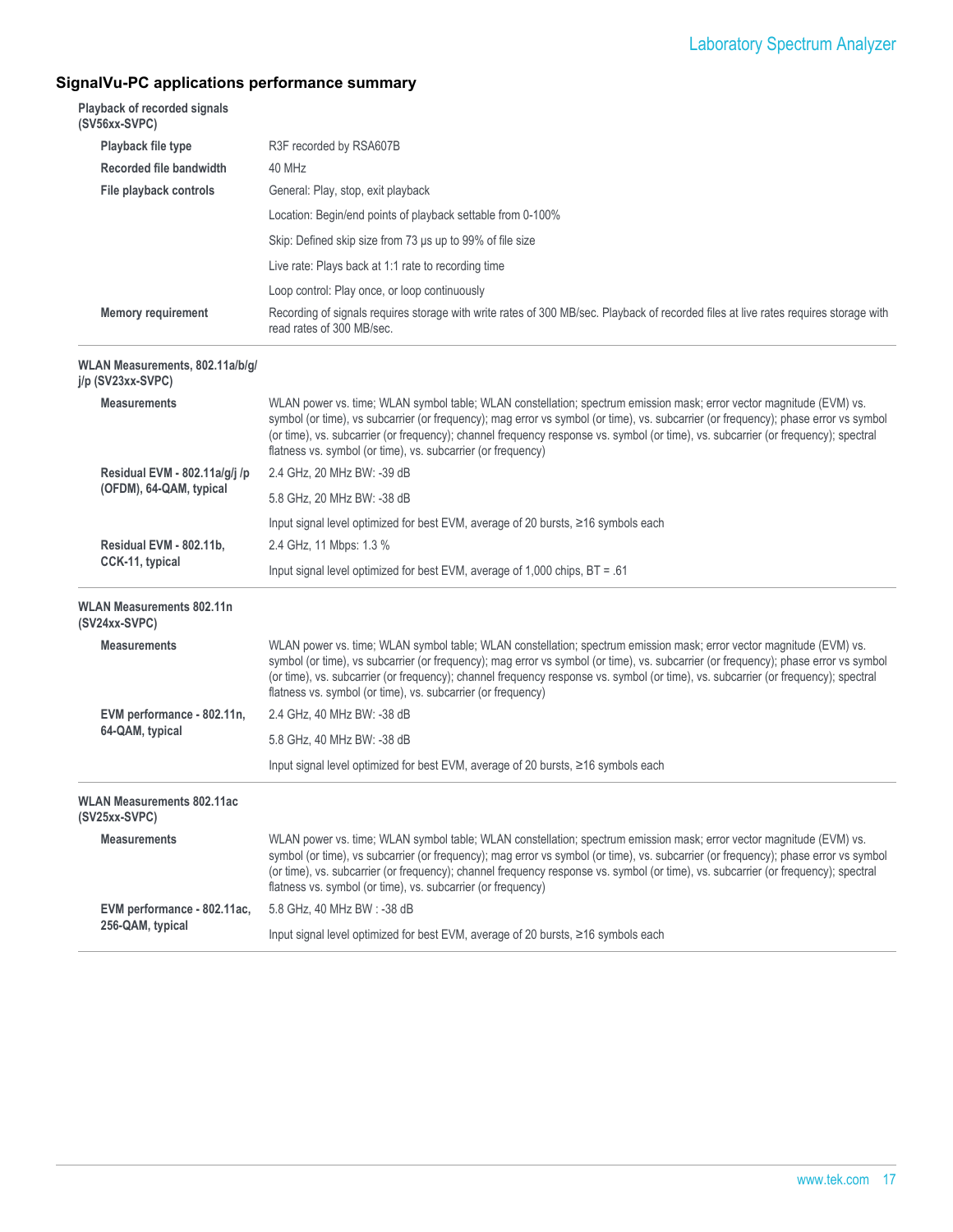#### **28 Volt noise source drive**

|                     | 28 Volt noise source drive output |                       |
|---------------------|-----------------------------------|-----------------------|
| <b>Output Level</b> |                                   | 28 VDC @ 140 mA       |
|                     | Output voltage turn ON/OFF        | Turn on: $100 \mu S$  |
| time                |                                   | Turn off: $500 \mu S$ |

# **Input and output ports**

| Inputs, outputs, and inferfaces              |                                             |
|----------------------------------------------|---------------------------------------------|
| <b>RF</b> input                              | N type, female                              |
| <b>External frequency reference</b><br>input | BNC, female                                 |
| Trigger/Sync input                           | BNC, female                                 |
| <b>Tracking Generator Source</b><br>Output   | N type, female                              |
| <b>GPS Antenna</b>                           | SMA, female                                 |
| <b>USB Device Port</b>                       | $USB$ 3.0 – Type A                          |
| <b>USB Status LED</b>                        | LED, dual color red/green                   |
|                                              | LED states:                                 |
|                                              | Steady Red: USB power applied, or resetting |
|                                              | Steady Green: Initialized, ready for use    |
|                                              | Blinking Green: Transferring data to host   |
|                                              |                                             |

#### **Installation requirements**

| Maximum power dissipation (fully<br>loaded) | RSA600A: 45 W maximum.                                                                                                      |  |
|---------------------------------------------|-----------------------------------------------------------------------------------------------------------------------------|--|
| Surge current                               | 2 A peak maximum, at 25 °C (77 °F) for $\leq$ 5 line cycles, after the product has been turned off for at least 30 seconds. |  |
| <b>Cooling clearance</b>                    | Bottom, top                                                                                                                 |  |
|                                             | 0 mm (0 in.) with feet installed.                                                                                           |  |
|                                             | 6.3 mm (0.25 in.) without feet installed.                                                                                   |  |
|                                             | Sides                                                                                                                       |  |
|                                             | $0 \, \text{mm}$ (0 in.)                                                                                                    |  |
|                                             | Rear: 38.1 mm (1.5 in.)                                                                                                     |  |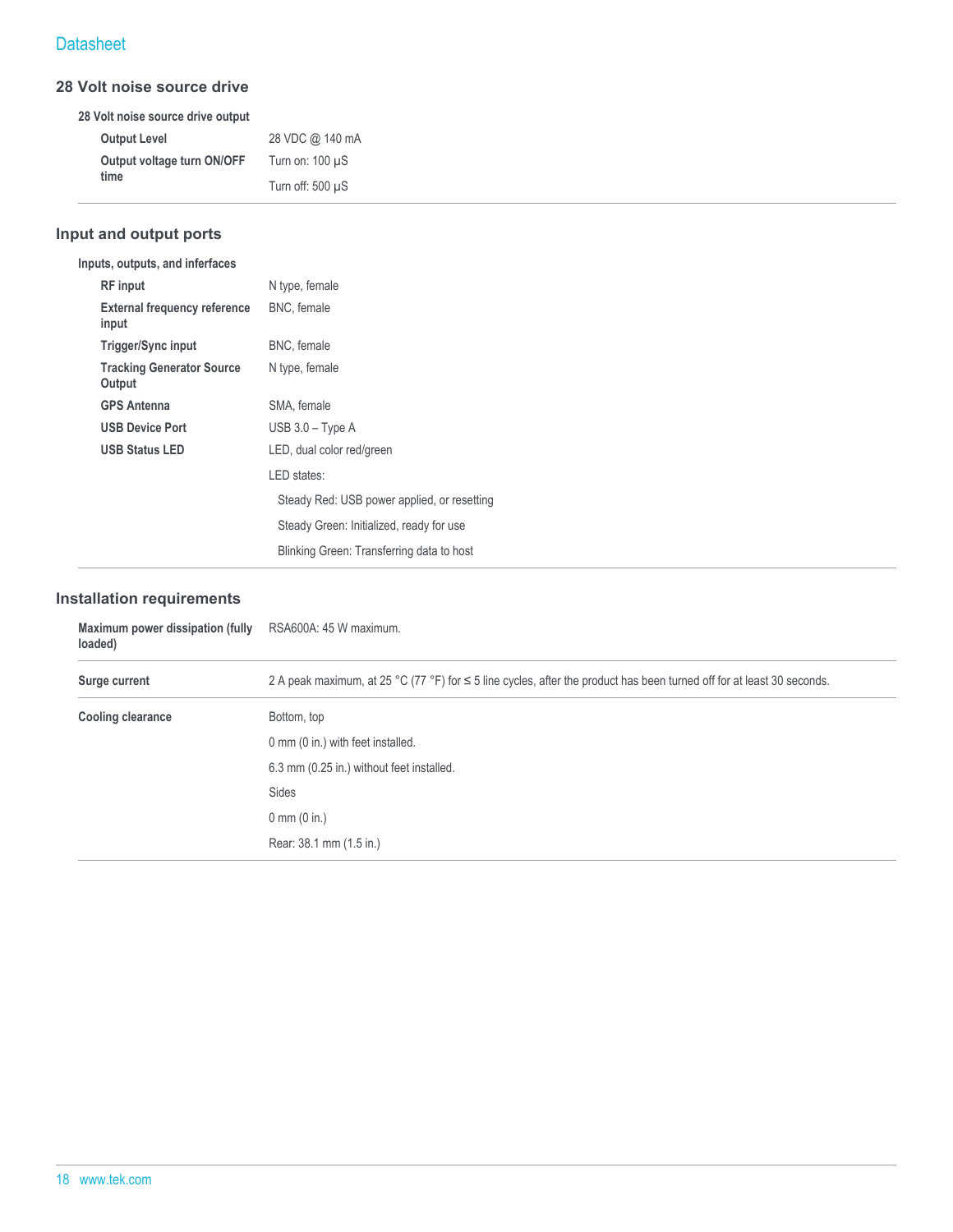#### **Physical characteristics**

| Width      | 222.3 mm (8.75 in)    |
|------------|-----------------------|
| Height     | 75.0 mm (2.95 in)     |
| Length     | 358.6 mm (14.12 in)   |
| Net weight | 2.79 kg (6.15 pounds) |

# **Environmental and safety**

| Temperature                 |                                                                                                 |
|-----------------------------|-------------------------------------------------------------------------------------------------|
| Operating                   | -10 °C to +55 °C (+14 °F to +131 °F)                                                            |
| Non-operating               | -51 °C to +71 °C (-60 °F to +160 °F)                                                            |
| Humidity                    |                                                                                                 |
|                             | MIL-PRF-28800F Class 2                                                                          |
|                             | Operating:                                                                                      |
|                             | 5% to 95±5%RH (relative humidity) in the temperature range of +10 °C to 30 °C (+50 °F to 86 °F) |
|                             | 5% to 75±5% RH above +30 °C to 40 °C (+86 °F to 104 °F)                                         |
|                             | 5% to 45±5% RH above +40 °C up to +55 °C (+86 °F to +131 °F)                                    |
|                             | <10 °C (+50 °F) humidity is uncontrolled; non-condensing                                        |
| Altitude                    |                                                                                                 |
| Operating                   | Up to 3000 m (9,842 ft.)                                                                        |
| Non-operating               | Up to 12000 m (39,370 ft.)                                                                      |
| <b>Dynamics</b>             |                                                                                                 |
| <b>Vibration</b>            |                                                                                                 |
| Operating                   | Tektronix Class 3 Random Vibration Test at 0.31 GRMS: 5-500 Hz, 3 Axes at 10 min/axis           |
| Non-Operating               | MIL-PRF-28800F Class 3                                                                          |
|                             | 2.06 GRMS, 5 500 Hz, 10 minutes per axis, 3 axes (30 minutes total)                             |
| <b>Shock</b>                |                                                                                                 |
| Operating                   | Test method per Military Standard MIL-PRF-28800F 1-4                                            |
| Non-Operating               | Exceeds the requirements of Military Standard MIL-PRF-28800F                                    |
| <b>Handling and transit</b> |                                                                                                 |
| Bench handling, operating   | MIL-PRF-28800F Class 3                                                                          |
| Transit drop, non-operating | MIL-PRF-28800F Class 2                                                                          |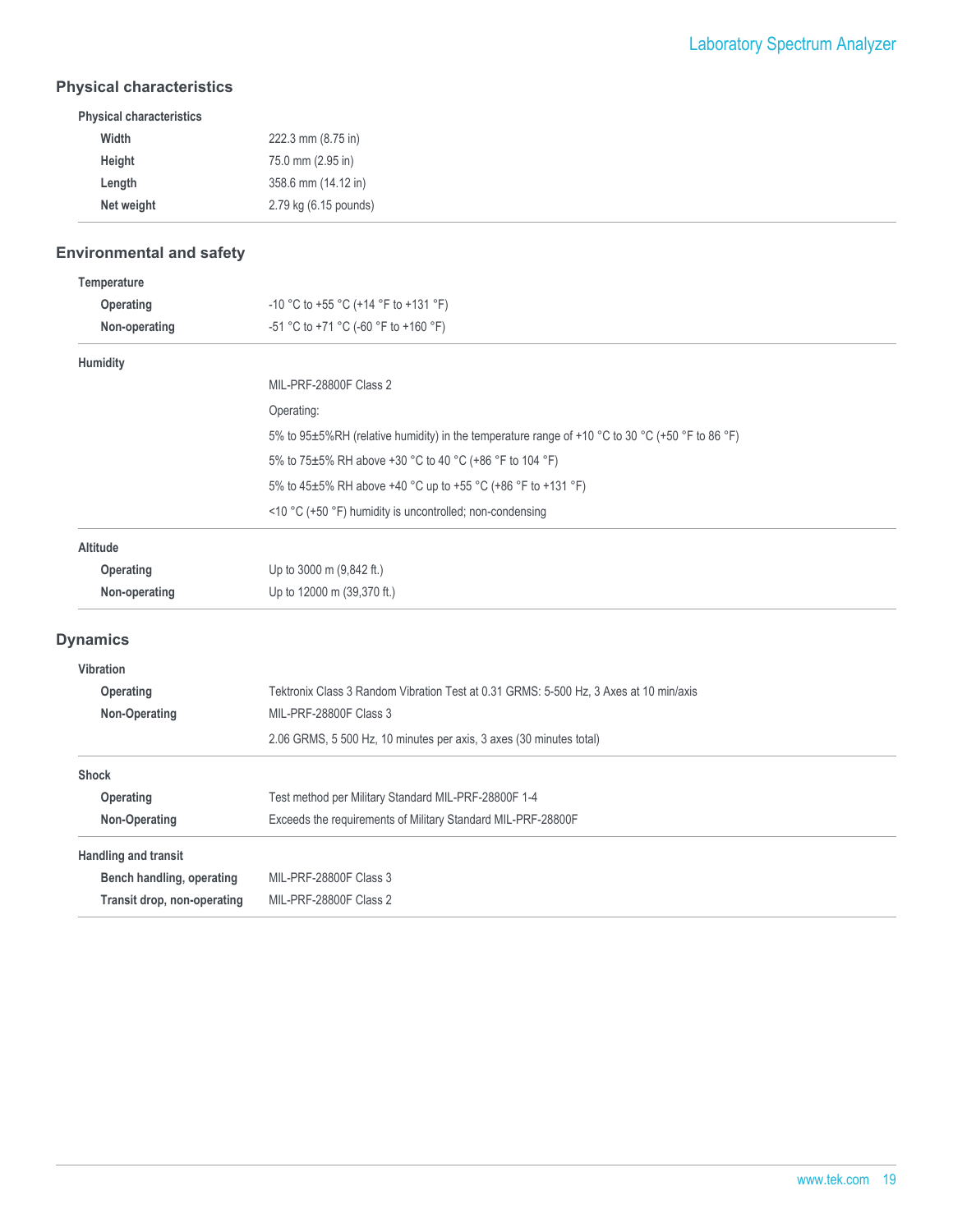# Ordering information

#### **Models**

**RSA600A Series** USB Spectrum Analyzer, 40 MHz acquisition bandwidth.

The RSA600 requires a PC with Windows 7, Windows 8/8.1, or Windows 10, 64-bit operating system. A USB 3.0 connection is required for operation of the RSA600. 8 GB RAM and 20 GB free drive space is required for installation of SignalVu-PC. For full performance of the real time features of the RSA600, an Intel Core i7 4th generation processor is required. Processors of lower performance can be used, with reduced real-time performance. Storage of streaming data requires that the PC be equipped with a drive capable of streaming storage rates of 300 MB/sec.

**Includes:** USB 3.0 cable (2 M), A-A connection, screw lock, quick-start manual (printed), connector covers, power cord, (see power plug options), USB memory device with SignalVu-PC, API and documentation files.

| Item           | <b>Description</b>                                                             |  |
|----------------|--------------------------------------------------------------------------------|--|
| <b>RSA603A</b> | USB real time spectrum analyzer, 9 kHz - 3.0 GHz, 40 MHz acquisition bandwidth |  |
| Option 04      | Tracking generator, 10 MHz - 3.0 GHz                                           |  |
| <b>RSA607A</b> | USB real time spectrum analyzer, 9 kHz - 7.5 GHz, 40 MHz acquisition bandwidth |  |
| Option 04      | Tracking generator, 10 MHz - 7.5 GHz                                           |  |
| RSA5600RACK    | Rackmount, RSA500 and RSA600 Series. Holds 1 RSA500A or 2 RSA600A models       |  |

# **Options**

#### **RSA600A power plug options**

| Opt. A0             | North America power plug (115 V, 60 Hz)  |
|---------------------|------------------------------------------|
| Opt. A1             | Universal Euro power plug (220 V, 50 Hz) |
| Opt. A <sub>2</sub> | United Kingdom power plug (240 V, 50 Hz) |
| Opt. A <sub>3</sub> | Australia power plug (240 V, 50 Hz)      |
| Opt. A4             | North America power plug (240 V, 50 Hz)  |
| Opt. A5             | Switzerland power plug (220 V, 50 Hz)    |
| Opt. A6             | Japan power plug (100 V, 50/60 Hz)       |
| Opt. A10            | China power plug (50 Hz)                 |
| Opt. A11            | India power plug (50 Hz)                 |
| Opt. A12            | Brazil power plug (60 Hz)                |
| Opt. A99            | No power cord                            |

#### **RSA600A language options**

| Opt. L <sub>0</sub> | English manual  |
|---------------------|-----------------|
| Opt. L1             | French manual   |
| Opt. L <sub>2</sub> | Italian manual  |
| Opt. L <sub>3</sub> | German manual   |
| Opt. L4             | Spanish manual  |
| Opt. L <sub>5</sub> | Japanese manual |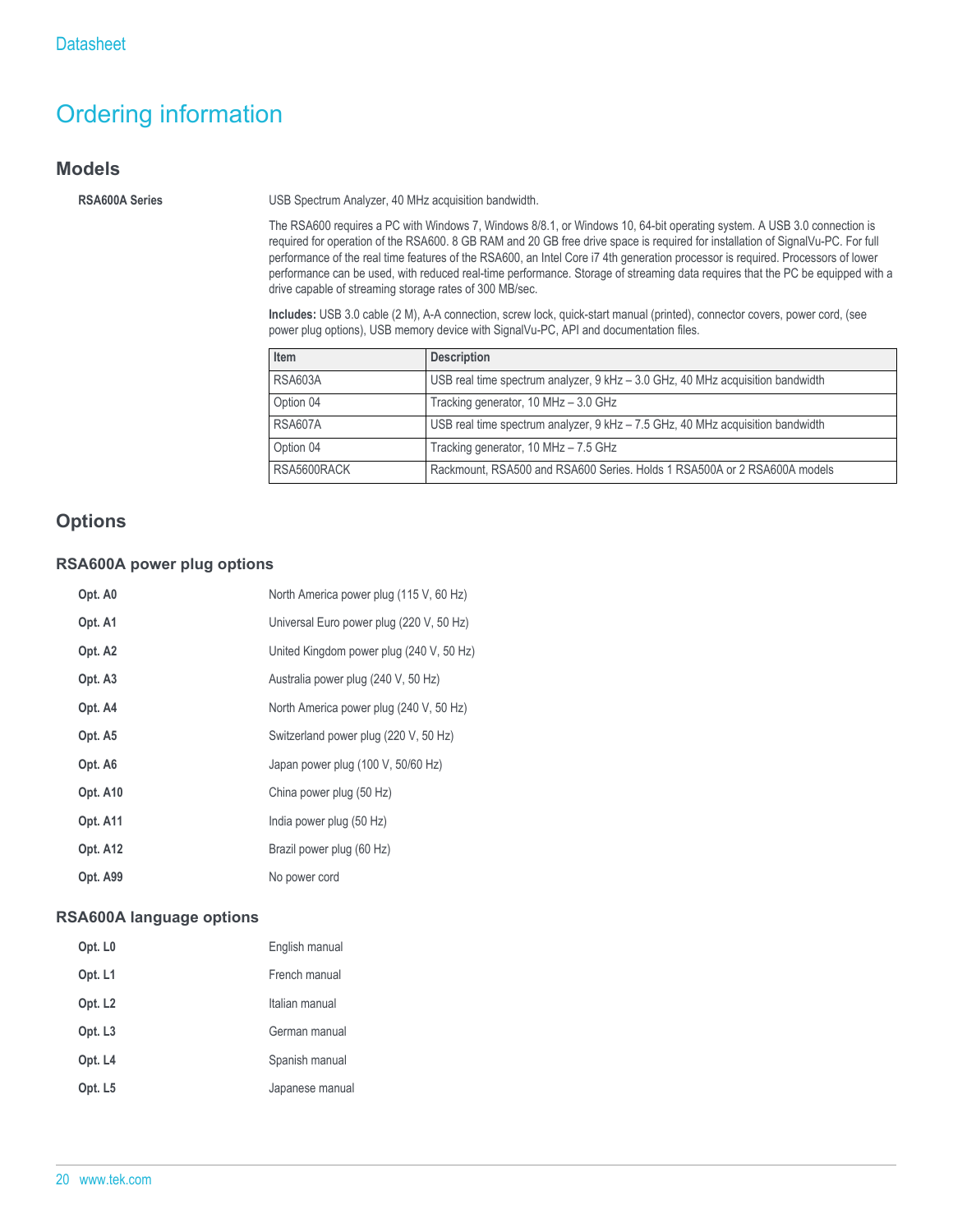| Opt. L <sub>6</sub> | Portuguese manual                 |
|---------------------|-----------------------------------|
| Opt. L7             | Simplified Chinese manual         |
| Opt. L <sub>8</sub> | <b>Traditional Chinese manual</b> |
| Opt. L9             | Korean manual                     |
| <b>Opt. L10</b>     | Russian manual                    |
| Opt. L99            | No manual                         |

#### **RSA600A service options**

| Opt. C <sub>3</sub> | Calibration Service 3 Years                    |
|---------------------|------------------------------------------------|
| Opt. C <sub>5</sub> | Calibration Service 5 Years                    |
| Opt. D1             | <b>Calibration Data Report</b>                 |
| Opt. D <sub>3</sub> | Calibration Data Report 3 Years (with Opt. C3) |
| Opt. D5             | Calibration Data Report 5 Years (with Opt. C5) |
| Opt. R5             | Repair Service 5 Years (including warranty)    |

#### **Warranty**

- RSA600 series warranty: 3 years.  $\bullet$
- FZ-G1 tablet: 3-year warranty with Business Class Support (provided by Panasonic in region of purchase).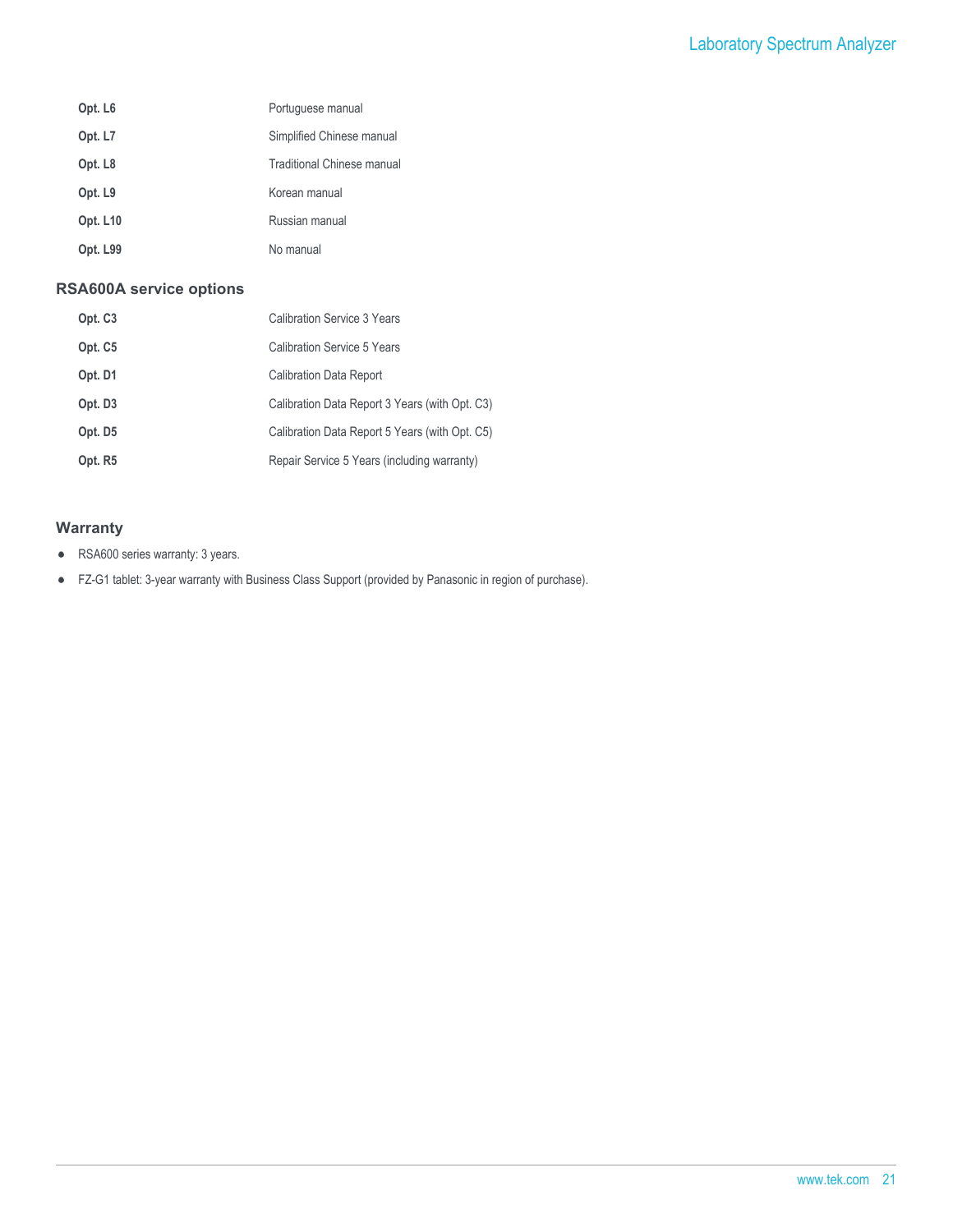#### **Tablet**

Tablet controller available **A** tablet controller intended for portable applications using the Tektronix RSA306B and RSA500A series spectrum analyzers can also be used with the RSA600A series. The Panasonic ToughPad FZ-G1 is available in limited geographies from Tektronix as shown in the ordering information below.

| Item      | <b>Description</b>                                                                                                                                             | <b>Regional availability</b>                                                                                                                                                                                                                                                                       |
|-----------|----------------------------------------------------------------------------------------------------------------------------------------------------------------|----------------------------------------------------------------------------------------------------------------------------------------------------------------------------------------------------------------------------------------------------------------------------------------------------|
| $FZ-G1-N$ | Controller for USB Spectrum Analyzers,<br>Panasonic ToughPad FZ-G1. Includes tablet,<br>battery, digitizer pen and tether, battery charger<br>with power cord. | Canada, Columbia, Ecuador, Mexico, Philippines,<br>Singapore, United States                                                                                                                                                                                                                        |
| $FZ-G1-C$ | Controller for USB Spectrum Analyzers,<br>Panasonic ToughPad FZ-G1. Includes tablet,<br>digitizer pen and tether, battery charger with power<br>cord           | China                                                                                                                                                                                                                                                                                              |
| $FZ-G1-I$ | Controller for USB Spectrum Analyzers,<br>Panasonic ToughPad FZ-G1. Includes tablet,<br>battery, digitizer pen and tether, battery charger<br>with power cord  | India                                                                                                                                                                                                                                                                                              |
| $FZ-G1-E$ | Controller for USB Spectrum Analyzers,<br>Panasonic ToughPad FZ-G1. Includes tablet,<br>battery, digitizer pen and tether, battery charger<br>with power cord. | Austria, Baltic States, Belgium, Bosnia, Bulgaria,<br>Chile, Croatia, Czech Republic, Denmark, Finland,<br>France, Germany, Greece, Hungary, Indonesia,<br>Ireland, Italy, Netherlands, Norway, Poland,<br>Portugal, Romania, Slovakia, Slovenia, South<br>Africa, Spain, Sweden, Thailand, Turkey |
| FZ-G1-U   | Controller for USB Spectrum Analyzers,<br>Panasonic ToughPad FZ-G1. Includes tablet,<br>battery, digitizer pen and tether, battery charger<br>with power cord. | Egypt, Kenya, Malaysia, United Kingdom                                                                                                                                                                                                                                                             |
| $FZ-G1-B$ | Controller for USB Spectrum Analyzers,<br>Panasonic ToughPad FZ-G1. Includes tablet,<br>battery, digitizer pen and tether, battery charger<br>with power cord  | <b>Brazil</b>                                                                                                                                                                                                                                                                                      |
| $FZ-G1-J$ | Controller for USB Spectrum Analyzers,<br>Panasonic ToughPad FZ-G1. Includes tablet,<br>battery, digitizer pen and tether, battery charger<br>with power cord  | Japan                                                                                                                                                                                                                                                                                              |

#### **Panasonic FZ-G1 accessories**

| Item                    | <b>Description</b>                                                     |
|-------------------------|------------------------------------------------------------------------|
| FZ-VZSU84U <sup>5</sup> | Li-ion battery, standard capacity                                      |
| FZ-VZSU88U <sup>5</sup> | Long-life battery pack for Panasonic ToughPad FZ-G1                    |
| FZ-BNDLG1BATCHRG        | Single battery charger bundle for FZ-G1. 1 charger and 1 adapter       |
| CF-LNDDC120             | Lind 120 W 12-32 Volt input vehicle adapter for Toughbook and ToughPad |
| TBCG1AONL-P             | Panasonic Toughmate always on case for FZ-G1                           |
| TBCG1XSTP-P             | Infocase Toughmate X-strap for Panasonic FZ-G1                         |

<sup>5</sup> Not available in China, Hong Kong, Macau or Mongolia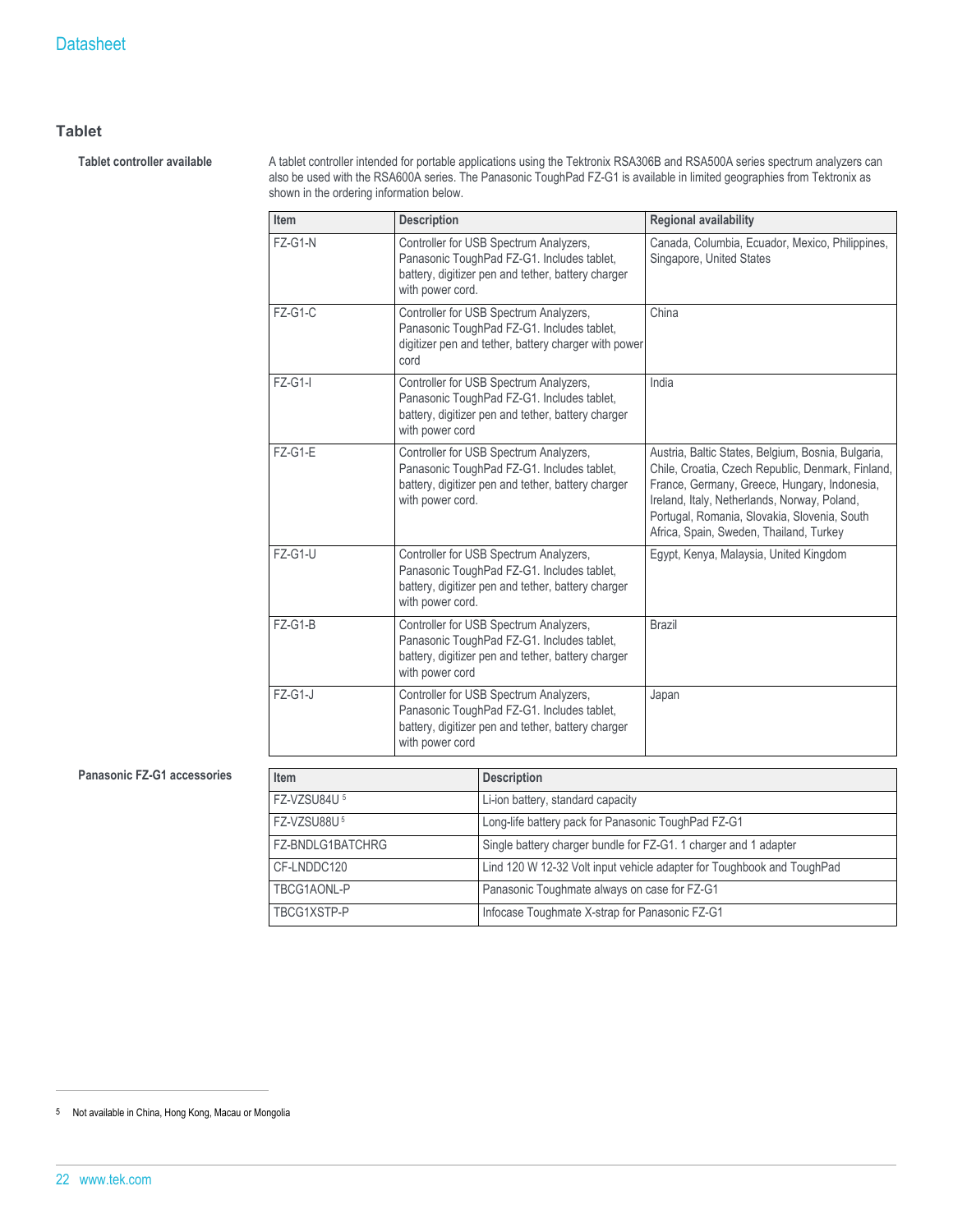# **Licenses**

# **SignalVu-PC application-specific modules**

| <b>Application license</b> | <b>Description</b>                                                                                                                              |
|----------------------------|-------------------------------------------------------------------------------------------------------------------------------------------------|
| SVANL-SVPC                 | AM/FM/PM/Direct Audio Analysis - Node Locked License                                                                                            |
| SVAFL-SVPC                 | AM/FM/PM/Direct Audio Analysis - Floating License                                                                                               |
| SVTNL-SVPC                 | Settling Time (frequency and phase) measurements - Node Locked License                                                                          |
| SVTFL-SVPC                 | Settling Time (frequency and phase) measurements - Floating License                                                                             |
| SVMNL-SVPC                 | General Purpose Modulation Analysis to work with analyzer of acquisition bandwidth <= 40 MHz or MDO - Node Locked License                       |
| SVMFL-SVPC                 | General Purpose Modulation Analysis to work with analyzer of acquisition bandwidth <= 40 MHz or MDO- Floating License                           |
| SVPNL-SVPC                 | Pulse Analysis to work with analyzer of acquisition bandwidth <= 40 MHz or MDO - Node Locked License                                            |
| SVPFL-SVPC                 | Pulse Analysis to work with analyzer of acquisition bandwidth <= 40 MHz or MDO- Floating License                                                |
| SVONL-SVPC                 | Flexible OFDM Analysis - Node Locked License                                                                                                    |
| SVOFL-SVPC                 | Flexible OFDM Analysis - Floating License                                                                                                       |
| SV23NL-SVPC                | WLAN 802.11a/b/g/j/p measurement - Node Locked License                                                                                          |
| SV23FL-SVPC                | WLAN 802.11a/b/g/j/p measurement - Floating License                                                                                             |
| SV24NL-SVPC                | WLAN 802.11n measurement (requires SV23) - Node Locked License                                                                                  |
| SV24FL-SVPC                | WLAN 802.11n measurement (requires SV23) - Floating License                                                                                     |
| SV25NL-SVPC                | WLAN 802.11ac measurement to work with analyzer of acquisition bandwidth <= 40 MHz (requires SV23 and SV24) or MDO -<br>Node Locked License     |
| SV25FL-SVPC                | WLAN 802.11ac measurement to work with analyzer of acquisition bandwidth <= 40 MHz (requires SV23 and SV24) or MDO -<br><b>Floating License</b> |
| SV26NL-SVPC                | APCO P25 measurement - Node Locked License                                                                                                      |
| SV26FL-SVPC                | APCO P25 measurement - Floating License                                                                                                         |
| SV27NL-SVPC                | Bluetooth measurement to work with analyzer of acquisition bandwidth <= 40 MHz or MDO - Node Locked License                                     |
| SV27FL-SVPC                | Bluetooth measurement to work with analyzer of acquisition bandwidth <= 40 MHz or MDO- Floating License                                         |
| MAPNL-SVPC                 | Mapping - Node Locked License                                                                                                                   |
| MAPFL-SVPC                 | Mapping - Floating License                                                                                                                      |
| SV56NL-SVPC                | Playback of recorded files - Node Locked License                                                                                                |
| SV56FL-SVPC                | Playback of recorded files - Floating License                                                                                                   |
| CONNL-SVPC                 | SignalVu-PC live link to the MDO4000B series mixed-domain oscilloscopes - Node Locked License                                                   |
| CONFL-SVPC                 | SignalVu-PC live link to the MDO4000B series mixed-domain oscilloscopes - Floating License                                                      |
| SV2CNL-SVPC                | WLAN 802.11a/b/g/j/p/n/ac and live link to MDO4000B to work with analyzer of acquisition bandwidth <= 40 MHz - Node Locked<br>License           |
| SV2CFL-SVPC                | WLAN 802.11a/b/g/j/p/n/ac and live link to MDO4000B to work with analyzer of acquisition bandwidth <= 40 MHz - Floating<br>License              |
| SV28NL-SVPC                | LTE Downlink RF measurement to work with analyzer of acquisition bandwidth <= 40 MHz or MDO - Node Locked License                               |
| SV28FL-SVPC                | LTE Downlink RF measurement to work with analyzer of acquisition bandwidth <= 40 MHz or MDO - Floating License                                  |
| SV54NL-SVPC                | Signal survey and classification - Node Locked License                                                                                          |
| SV54FL-SVPC                | Signal survey and classification - Floating License                                                                                             |
| SV60NL-SVPC                | Return loss, distance to fault, VSWR, cable loss - Node Locked License (requires Option 04 on RSA500/600, available June<br>2016)               |
| SV60FL-SVPC                | Return loss, distance to fault, VSWR, cable loss - Floating License (requires Option 04 on RSA500/600, available June 2016)                     |
| EDUFL-SVPC                 | Education-only version of all modules for SignalVu-PC - Floating License                                                                        |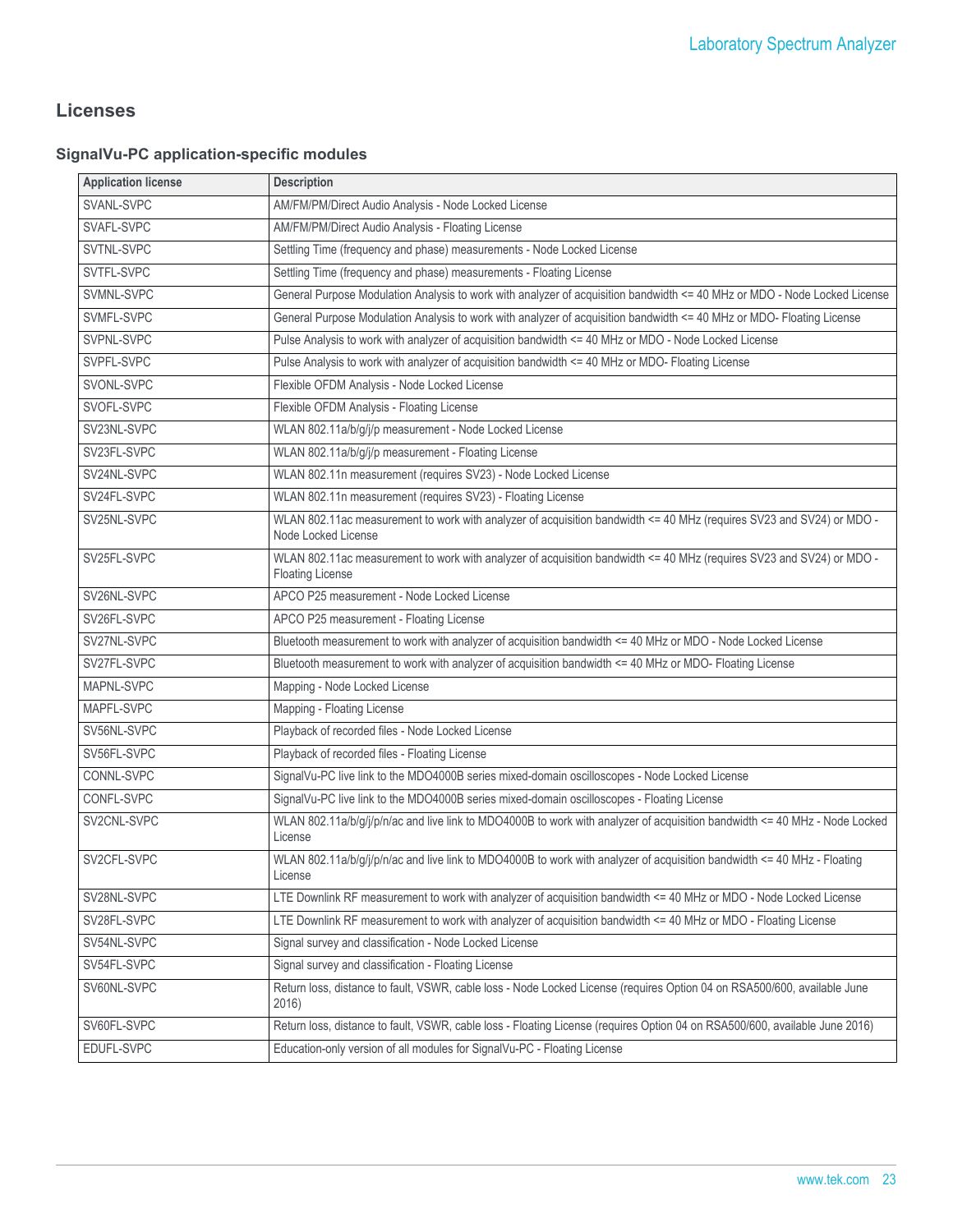# **Recommended accessories**

Tektronix offers a wide variety of adapters, attenuators, cables, impedance converters, antennas and other accessories for the RSA600 series.

| General purpose RF cables                   |                                                                                      |
|---------------------------------------------|--------------------------------------------------------------------------------------|
| 012-1738-00                                 | Cable, 50 $\Omega$ , 40 inch, type-N(m) to type-N(M)                                 |
| 012-0482-00                                 | Cable, 50 $\Omega$ , BNC (m) 3 foot (91 cm)                                          |
| <b>Adapters</b>                             |                                                                                      |
| 103-0045-00                                 | Adapter, coaxial, 50 $\Omega$ type-N(m) to type-BNC(f)                               |
| 013-0410-00                                 | Adapter, coaxial, 50 $\Omega$ type-N (f) to type-N (f)                               |
| 013-0411-00                                 | Adapter, coaxial, 50 $\Omega$ type-N (m) to type-N (f)                               |
| 013-0412-00                                 | Adapter, coaxial, 50 $\Omega$ , type-N(m) to type-N(m)                               |
| 013-0402-00                                 | Adapter, coaxial, 50 $\Omega$ type-N (m) to type-N 7/16(m)                           |
| 013-0404-00                                 | Adapter, coaxial, 50 $\Omega$ type-N(m) to type-7/16 (f)                             |
| 013-0403-00                                 | Adapter, coaxial, 50 $\Omega$ type-N(m) to type DIN 9.5(m)                           |
| 013-0405-00                                 | Adapter, coaxial, 50 $\Omega$ type-N(m) to type-DIN 9.5(f)                           |
| 013-0406-00                                 | Adapter, coaxial, 50 $\Omega$ type-N(m) to type-SMA(f)                               |
| 013-0407-00                                 | Adapter, coaxial, 50 $\Omega$ type-N(m) to type-SMA(m)                               |
| 013-0408-00                                 | Adapter, coaxial, 50 $\Omega$ type-N(m) to type-TNC(f)                               |
| 013-0409-00                                 | Adapter, coaxial, 50 $\Omega$ type-N(m) to type-TNC(m)                               |
| Attenuators and 50/75 $\Omega$ pads         |                                                                                      |
| 013-0422-00                                 | Pad, 50/75 $\Omega$ , minimum loss, type-N(m) 50 $\Omega$ to type-BNC(f) 75 $\Omega$ |
| 013-0413-00                                 | Pad, 50/75 $\Omega$ , minimum loss, type-N(m) 50 $\Omega$ to type-BNC(m) 75 $\Omega$ |
| 013-0415-00                                 | Pad, 50/75 $\Omega$ , minimum loss, type-N(m) 50 $\Omega$ to type-F(m) 75 $\Omega$   |
| 015-0787-00                                 | Pad, 50/75 $\Omega$ , minimum loss, type-N(m) 50 $\Omega$ to type-F(f) 75 $\Omega$   |
| 015-0788-00                                 | Pad, 50/75 $\Omega$ , minimum loss, type-N(m) 50 $\Omega$ to type-N(f) 75 $\Omega$   |
| 011-0222-00                                 | Attenuator, fixed, 10 dB, 2 W, DC-8 GHz, type-N(f) to type-N(f)                      |
| 011-0223-00                                 | Attenuator, fixed, 10 dB, 2 W, DC-8 GHz, type-N(m) to type-N(f)                      |
| 011-0224-00                                 | Attenuator, fixed, 10 dB, 2 W, DC-8 GHz, type-N(m) to type-N(m)                      |
| 011-0228-00                                 | Attenuator, fixed, 3 dB, 2 W, DC-18 GHz, type-N(m) to type-N(f)                      |
| 011-0225-00                                 | Attenuator, fixed, 40 dB, 100 W, DC-3 GHz, type-N(m) to type-N(f)                    |
| 011-0226-00                                 | Attenuator, fixed, 40 dB, 50 W, DC-8.5 GHz, type-N(m) to type-N(f)                   |
| Filters, probes, demonstration<br>board     |                                                                                      |
| 119-7246-00                                 | Pre-filter, general purpose, 824 MHz to 2500 MHz, type-N (f) connector               |
| 119-7426                                    | Pre-filter, general purpose, 2400 MHz to 6200 MHz, type-N (f) connector              |
| 119-4146-00                                 | EMCO E/H-field probes                                                                |
| E/H field probes, lower cost<br>alternative | Available from Beehive http://beehive-electronics.com/                               |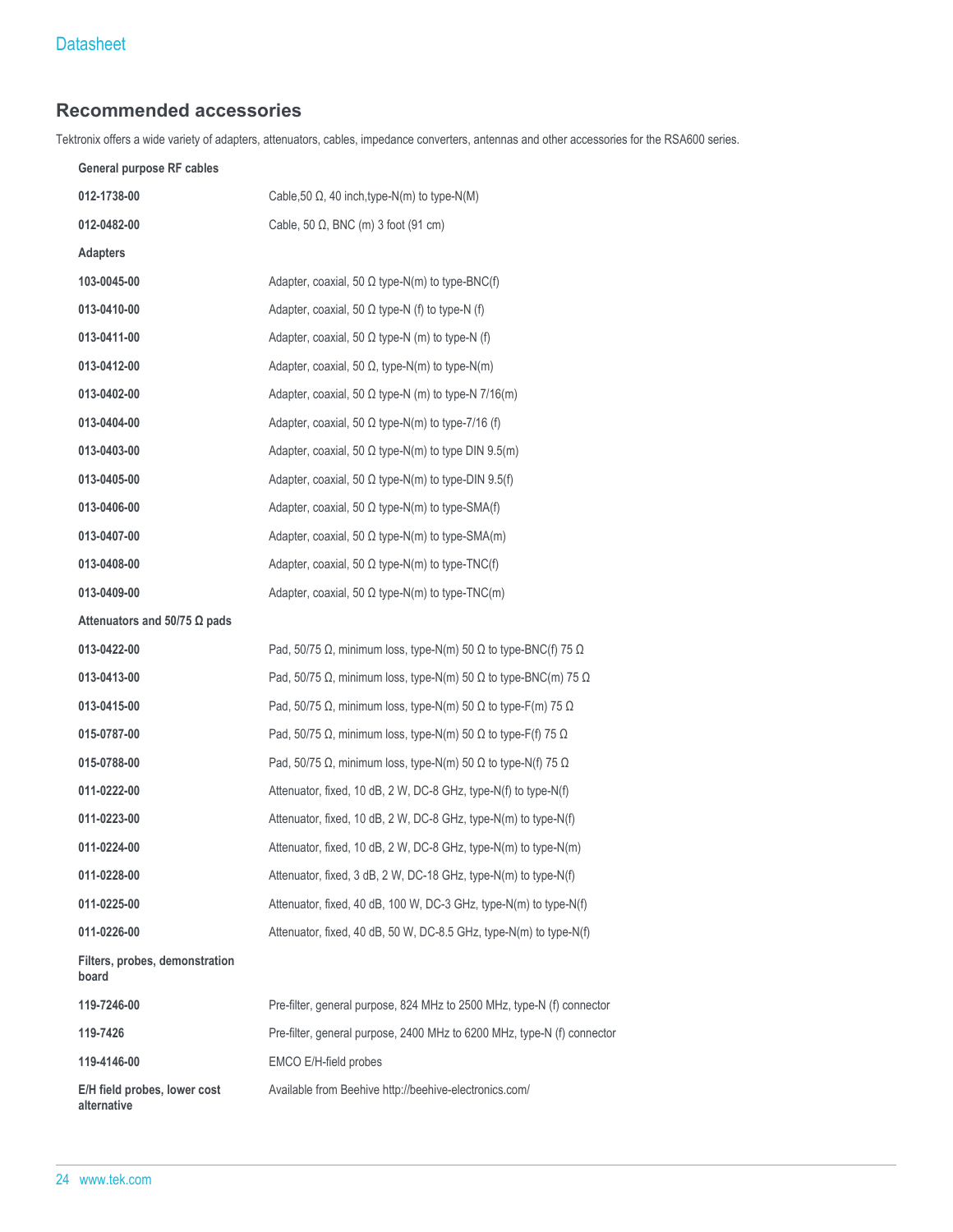**RSA-DKIT** RSA Version 3 demo board with N-BNC adapter, case, antenna, instructions

**011-0227-00** Bias-T, type N(m) RF, type N(f) RF+DC, BNC(f) Bias, 1 W, 0.5 A, 2.5 MHz-6 GHz

#### **Tracking generator accessories**

A variety of calibration kits and phase-stabilized cables are available for the RSA600 tracking generator when used with the optional cable and antenna measurements software available in June 2016. Contact Tektronix for additional information on this option.

Tektronix offers a variety of accessories to simplify your shopping for the complete solution in your lab.





Calibration Kits for one-port measurements

Phase-stabilized cables from Tekronix for cable and antenna measurements

| <b>CALOSLNM</b>     | Calibration kit, 3-in-1, open, short, load, DC to 6 GHz, Type-N(m), 50 ohm   |
|---------------------|------------------------------------------------------------------------------|
| <b>CALOSLNF</b>     | Calibration kit, 3-in-1, open, short, load, DC to 6 GHz, Type-N(f), 50 ohm   |
| <b>CALOSLNF</b>     | Calibration kit, 3-in-1, open, short, load, DC to 6 GHz, 7/16 DIN(m)         |
| CALOSL716F          | Calibration kit, 3-in-1, open, short, load, DC to 6 GHz, 7/16 DIN(f)         |
| CALSOLT35F          | Calibration kit, 4-in-1 3.5 mm (f) short, open, load, through, 13 GHz        |
| CALSOLT35M          | Calibration kit, 4-in-1 3.5 mm (m) short, open, load, through, 13 GHz        |
| <b>CALSOLTNF</b>    | Calibration kit, 4-in-1 type-N (f) short, open, load, through, 9 GHz         |
| <b>CALSOLTNM</b>    | Calibration kit, 4-in-1 type-N (m) short, open, load, through, 9 GHz         |
| CALSOLT716F         | Calibration kit, 4-in-1 7/16 (f) short, open, load, through, 6 GHz           |
| CALSOLT716M         | Calibration kit, 4-in-1 7/16 (m) short, open, load, through, 6 GHz           |
| <b>CALSOLTNF-75</b> | Calibration kit, 4-in-1 type-N (f) short, open, load, through, 75 Ohm, 3 GHz |
| <b>CALSOLTNM-75</b> | Calibration kit, 4-in-1 type-N (m)short, open, load, through, 75 Ohm, 3 GHz  |
| 012-1745-00         | Cable, rugged, phase-stable, type-N (m) to type-N (f), 5 ft or 1.5 m         |
| 012-1746-00         | Cable, rugged, phase-stable, type-N(m) to type-N(f), 3.28 ft or 1 m          |
| 012-1747-00         | Cable, rugged, phase-stable, type-N(m) to $7/16(f)$ , 60 cm $(23.6$ in.)     |
| 012-1748-00         | Cable, rugged, phase-stable, type-N(m) to $7/16(f)$ , 3.28 ft or 1 m         |
| 012-1749-00         | Cable, rugged, phase-stable, type-N(m) to 7/16(f), 5 ft or 1.5 m             |
| 012-1750-00         | Cable, rugged, phase-stable, type-N(m) to $7/16$ (m), 3.28 ft or 1 m         |
| 012-1751-00         | Cable, rugged, phase-stable, type-N(m) to $7/16$ (m), 5 ft or 1.5 m          |
| 012-1752-00         | Cable, rugged, phase-stable, type-N(m) to $7/16$ (m), 60 cm (23.6 in.)       |
| 012-1753-00         | Cable, rugged, phase-stable, type-N(m) to DIN 9.5(f), 60 cm (23.6 in.)       |
| 012-1754-00         | Cable, rugged, Phase-stable, type-N(m) to DIN 9.5(f), 3.28 ft or 1 m         |
| 012-1755-00         | Cable, rugged, phase-stable, type-N(m) to DIN 9.5(f), 5 ft or 1.5 m          |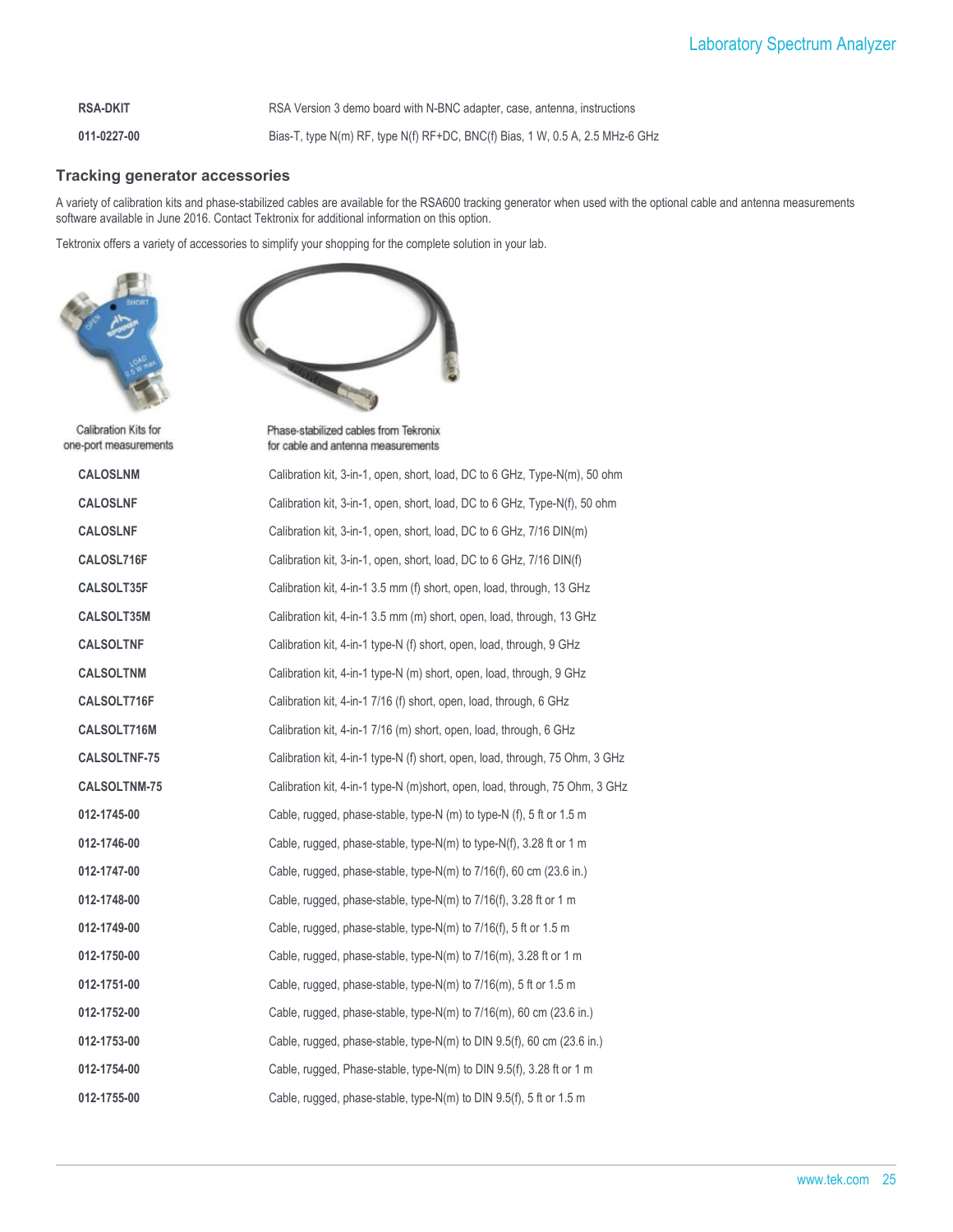| 012-1756-00 | Cable, rugged, phase-stable, type-N(m) to DIN $9.5(m)$ , 3.28 ft or 1 m   |
|-------------|---------------------------------------------------------------------------|
| 012-1757-00 | Cable, rugged, phase-stable, type-N(m) to DIN 9.5(m), 5 ft or 1.5 m       |
| 012-1758-00 | Cable, rugged, phase-stable, type-N(m) to DIN $9.5(m)$ , 60 cm (23.6 in.) |
| 012-1759-00 | Cable, rugged, phase-stable, type-N(m) to TNC(f), 3.28 ft or 1 m          |
| 012-1760-00 | Cable, rugged, phase-stable, type-N(m) to $TNC(f)$ , 5 ft or 1.5 m        |
| 012-1761-00 | Cable, rugged, phase-stable, type-N(m) to $TNC(f)$ , 60 cm (23.6 in.)     |
| 012-1762-00 | Cable, rugged, phase-stable, type-N(m) to $TNC(m)$ , 60 cm (23.6 in.)     |
| 012-1763-00 | Cable, rugged, phase-stable, type-N(m) to TNC(m), 3.28 ft or 1 m          |
| 012-1764-00 | Cable, rugged, phase-stable, type-N(m) to $TNC(m)$ , 5 ft or 1.5 m        |
| 012-1765-00 | Cable, rugged, phase-stable, type-N(m) to type-N(f), 60 cm (23.6 in.)     |
| 012-1766-00 | Cable, rugged, phase-stable, type-N(m) to type-N(f), 3.28 ft or 1 m       |
| 012-1767-00 | Cable, rugged, phase-stable, type-N(m) to type-N(m), 3.28 ft or 1 m       |
| 012-1768-00 | Cable, rugged, phase-stable, type-N(m) to type-N(m), 60 cm (23.6 in.)     |
| 012-1769-00 | Cable, rugged, phase-stable, type-N(m) to type-SMA(f), 60 cm (23.6 in.)   |
| 012-1770-00 | Cable, rugged, phase-stable, type-N(m) to type-SMA(f), 3.28 ft or 1 m     |
| 012-1771-00 | Cable, rugged, phase-stable, type-N(m) to type-SMA(f), 5 ft or 1.5 m      |
| 012-1772-00 | Cable, rugged, phase-stable, type-N(m) to type-SMA(m) 60 cm (23.6 in.)    |
| 012-1773-00 | Cable, rugged, phase-stable, type-N(m) to type-SMA(m), 3.28 ft or 1 m     |
| 012-1774-00 | Cable, rugged, phase-stable, type-N(m) to type-SMA(m), 5 ft or 1.5 m      |



Tektronix is registered to ISO 9001 and ISO 14001 by SRI Quality System Registrar.

 $\underset{\scriptscriptstyle{\text{eff}-488}}{\text{GPIB}}$ 

 $\triangle$  2

Product(s) complies with IEEE Standard 488.1-1987, RS-232-C, and with Tektronix Standard Codes and Formats.

Product Area Assessed: The planning, design/development and manufacture of electronic Test and Measurement instruments.